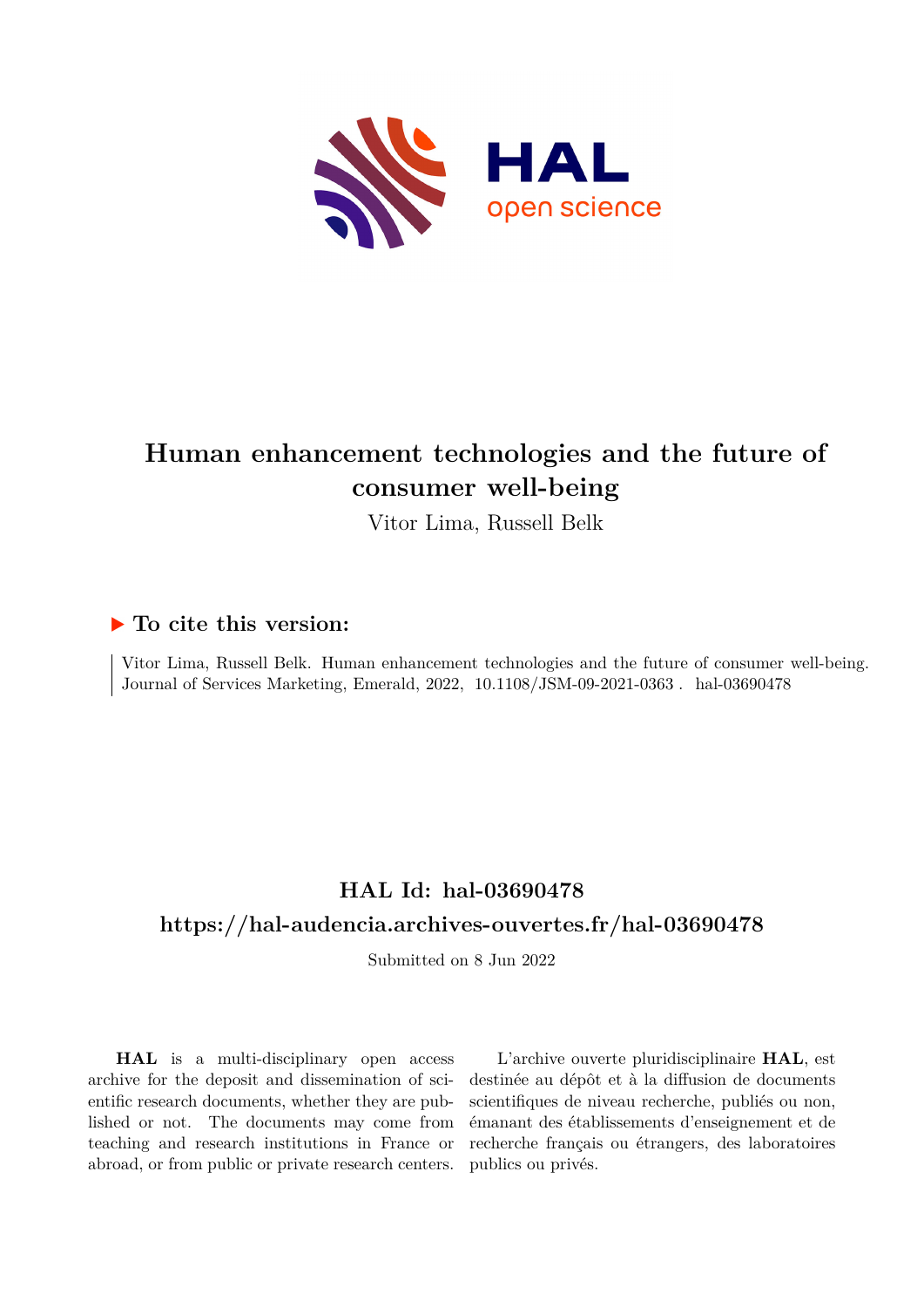# Human Enhancement Technologies and the Future of Consumer Well-Being

Vitor M. Lima, Department of Marketing, Audencia Business School, Nantes, France Russell W. Belk, Schulich School of Business, York University, Toronto, Canada

Lima, V. and Belk, R. (2022), "Human enhancement technologies and the future of consumer well-being", Journal of Services Marketing, Vol. ahead-of-print No. ahead-of-print. https://doi.org/10.1108/JSM-09-2021-0363



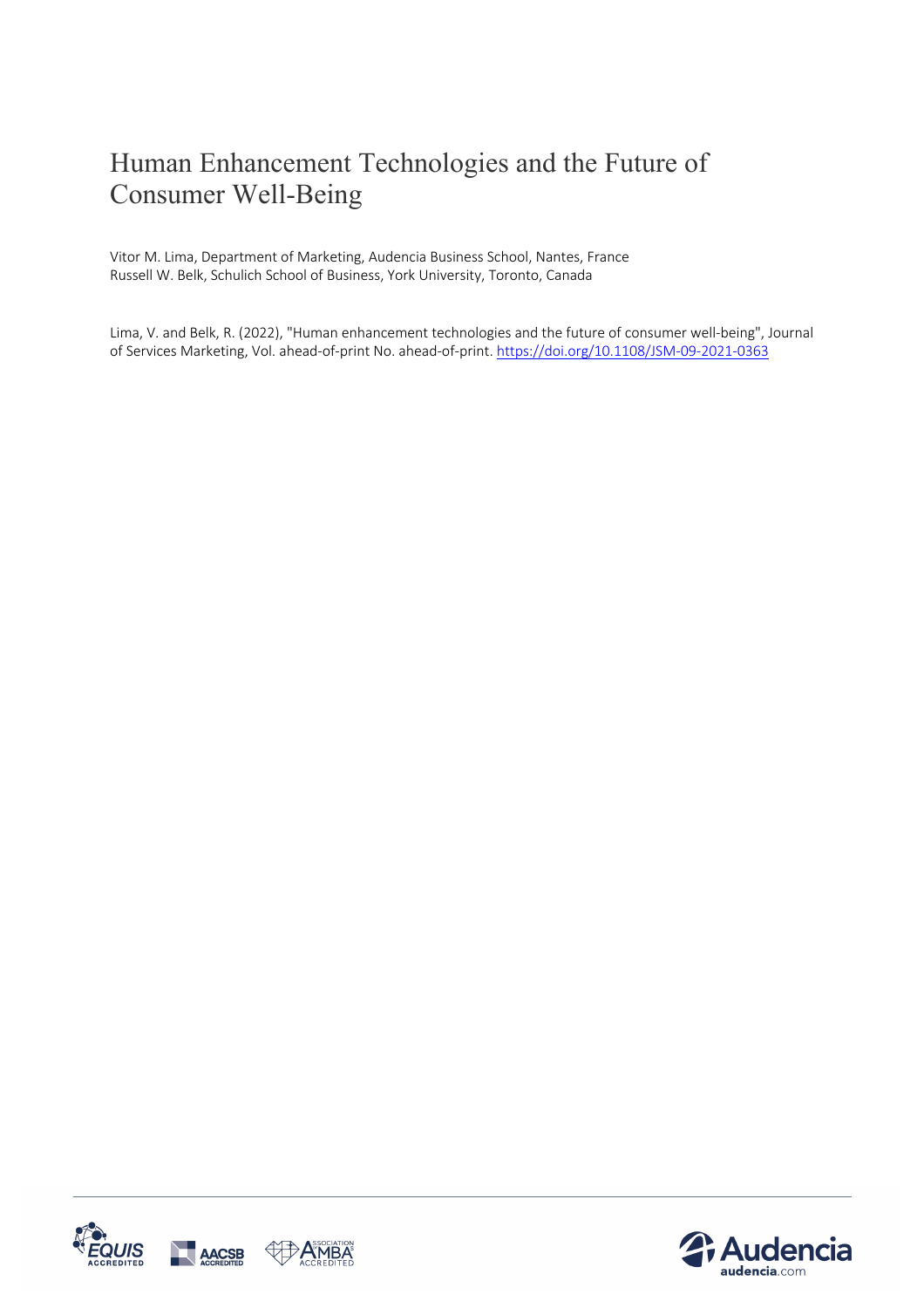#### **Human Enhancement Technologies and the Future of Consumer Well-Being**

#### **Abstract**

**Purpose:** To propose a conceptual framework that highlights transhumanism's ideals of achieving superintelligence, super longevity, and super well-being through human enhancement technologies (HET) and their relations with services marketing principles.

**Design/methodology/approach:** Framed by the transformative service research (TSR), this conceptual work articulates the 7Ps of the marketing mix with four macro-factors that create tensions at both the marketplace and consumer levels.

**Findings:** HET has potential for doing good but also tremendous bad; greater attention is needed from services marketing researchers especially in one proprietary research area: bioethics.

**Originality:** This is one of the first papers in services marketing research to explore the promises and perils of transhumanism ideals and human enhancement technologies.

**Research limitations/implications:** We contribute to the growing work on TSR investigating how the interplay between service providers and consumers affects the well-being of both. Additionally, we call for novel interdisciplinary work in transhuman services research.

*Keywords*: transhumanism; human enhancement technologies; bioethics; superintelligence; super longevity; super well-being; transformative service research



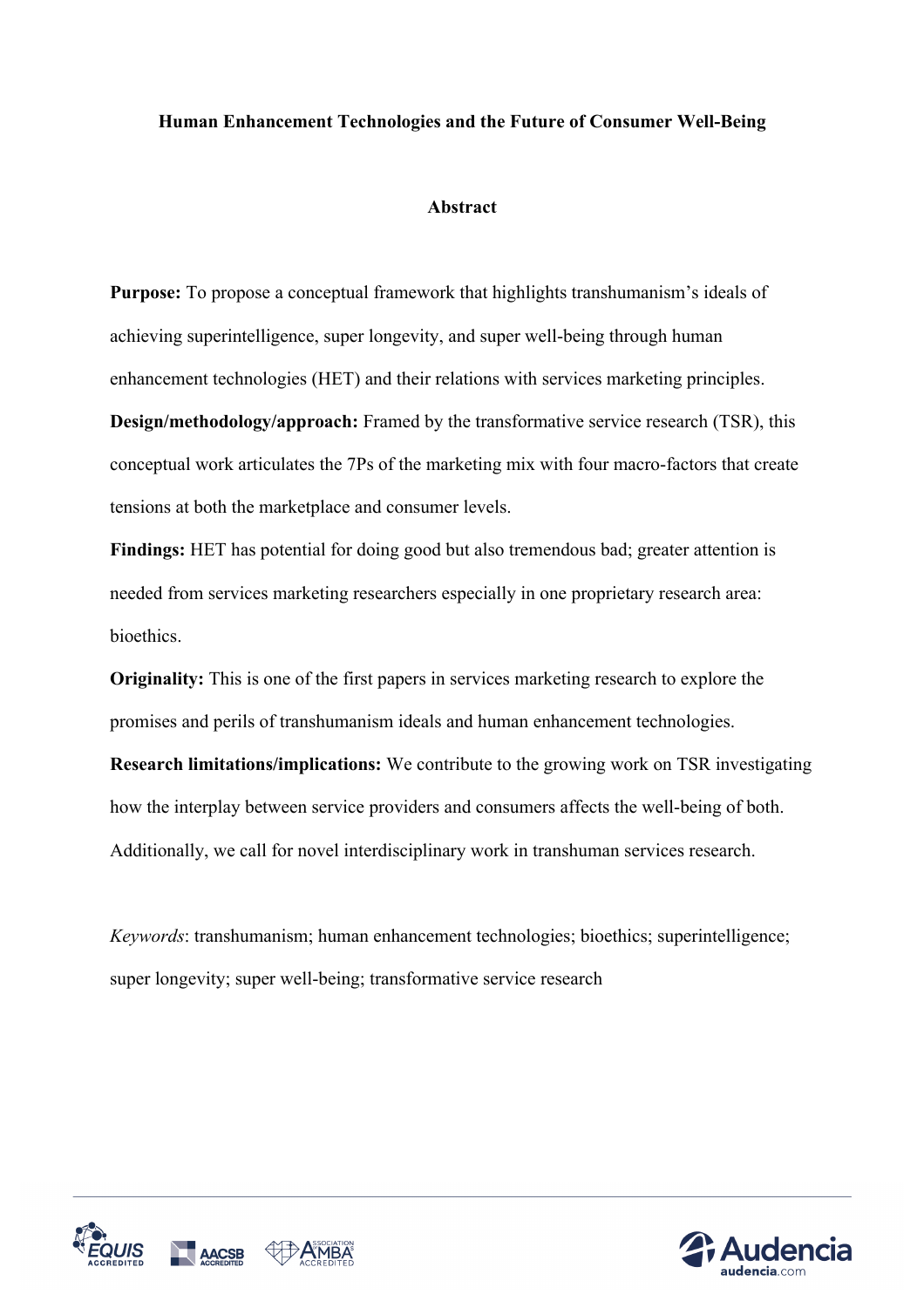#### **Introduction**

Work it Make it Do it Makes us Harder Better Faster Stronger

Daft Punk's Grammy Award-winning song "Harder, Better, Faster, Stronger" is a contemporary ode to becoming an improved version of us—human beings—by working relentlessly, diligently, and objectively. An interpretation of their dancing song lies in its direct connection to the ideas further developed in this conceptual paper. An introduction to these ideas can be found in their cyberpunk video clip ( $\frac{https://youtu.be/gAjR4-CbPpQ)}{https://youtu.be/gAjR4-CbPpQ)}$  and in the robot heads of the duo, who is Daft Punk.

In a futuristic lab, machines work on human-like bodies, perfecting them by creating memories, biochemically forming their preferences, desires, hopes, and goals, giving them bodily endurance, gifting them with creative aptitudes, and implanting digital devices in their heads to process information. These hard-working machines create what seems to be "better humans," "more-than-humans," or, as Fuller (2020) explains, transhumans. Such a supposedly improved being is the existential goal of transhumanism—a philosophical and technophilic social movement (Fuller, 2020). The transhumanist proposition is to drastically redesign human biology by means of human enhancement technologies (HET), such as genetic engineering (e.g., CRISPR) (Mercer and Trothen, 2021). In doing so, the idea is to create superintelligence, super longevity, and, consequently, super well-being for those partaking in HET (Human Enhancement Technologies), to overcome current human biological fragility



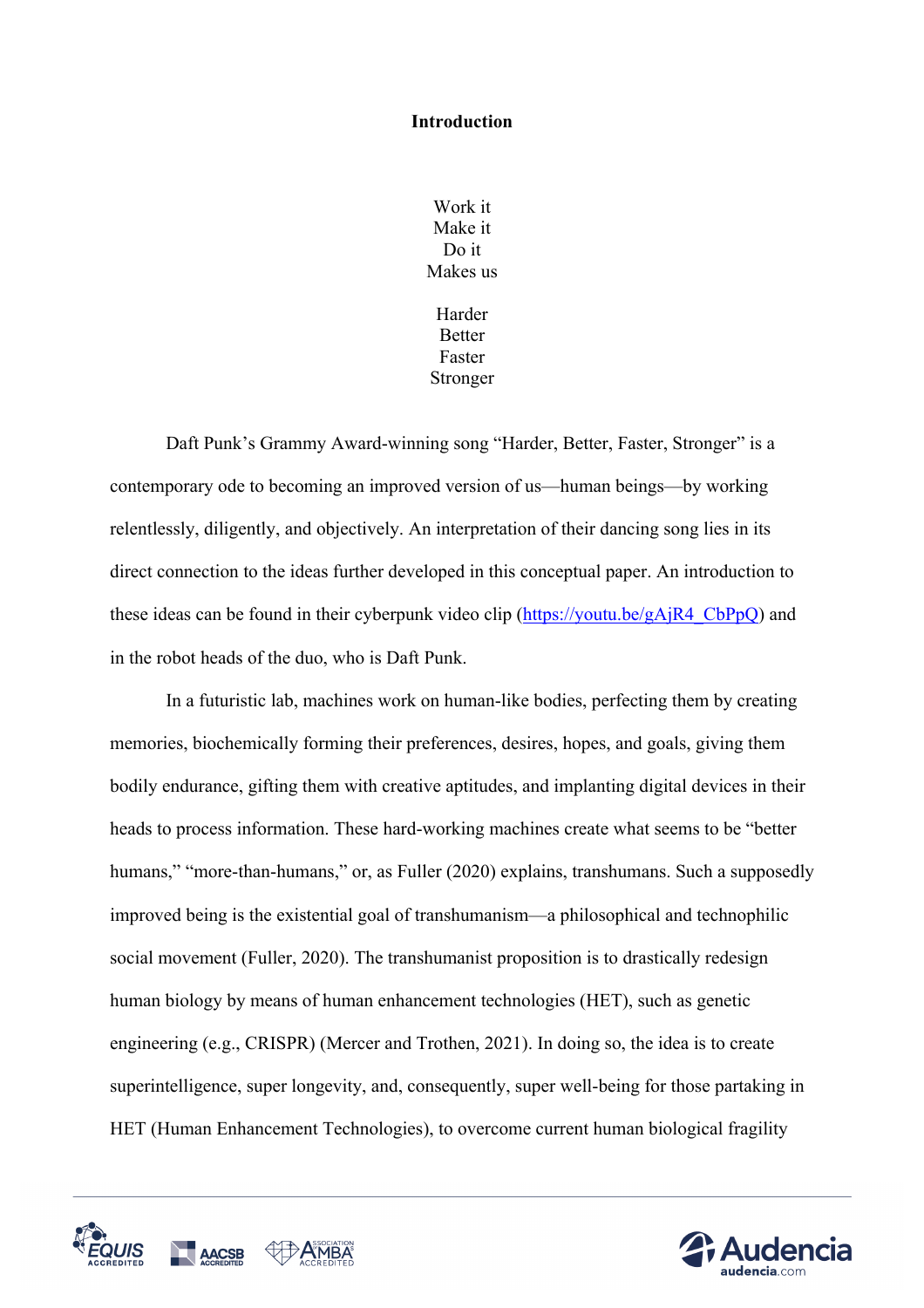(Pearce, 2012). Or, as in Daft Punk's song, a "harder, better, faster, stronger" human. Much of this introduction sounds like a science fiction plot, but it is quickly becoming a reality, especially because of the interest and funding coming from Silicon Valley billionaires, such as Sergey Brin, Google's cofounder, and Elon Musk, Tesla's CEO (Regalado, 2021).

As seen in recent marketing research, the phenomena of offering and consuming HET solutions have been modestly suggested as an urgent topic for investigation (e.g., Belk, 2021; Grewal *et al.*, 2020; Schmitt, 2019). This comes as a shocking and concerning surprise for HET's possible impacts on consumer and societal well-being, such as, on the one hand, promoting dangerous eugenicist discourses and, on the other hand, eliminating lifethreatening diseases (Fuller, 2020). Although many of these challenges are well documented in other areas, such as philosophy and medicine (e.g., Vaage, 2017), the absence of discussions in services marketing is a pressing issue. As Fisk *et al.* (2018) argue, both services marketing researchers and managers have a role in tackling the challenges brought up by new technologies from forward-looking, imaginative, and practical perspectives. Failing to do so widens the gap between those who have and who have not access to and consume services aiming at resulting well-being.

In this vein, framed by the transformative service research (TSR) (Anderson *et al.*, 2013), which focuses on improving consumer and societal well-being through services, the objective here is to propose a conceptual framework that highlights transhumanism's ideals of becoming "superhumans" through HET ins relationship with services marketing principles. To do that, we draw on the 7Ps of the marketing mix (i.e., product, price, place, promotion, processes, people, and physical evidence) (Booms and Bitner, 1981) and articulate it with four macro-factors (i.e., political, economic, sociocultural, technological) that create tensions at both the marketplace and consumer levels. On this classic framework, Kuester, Konya-



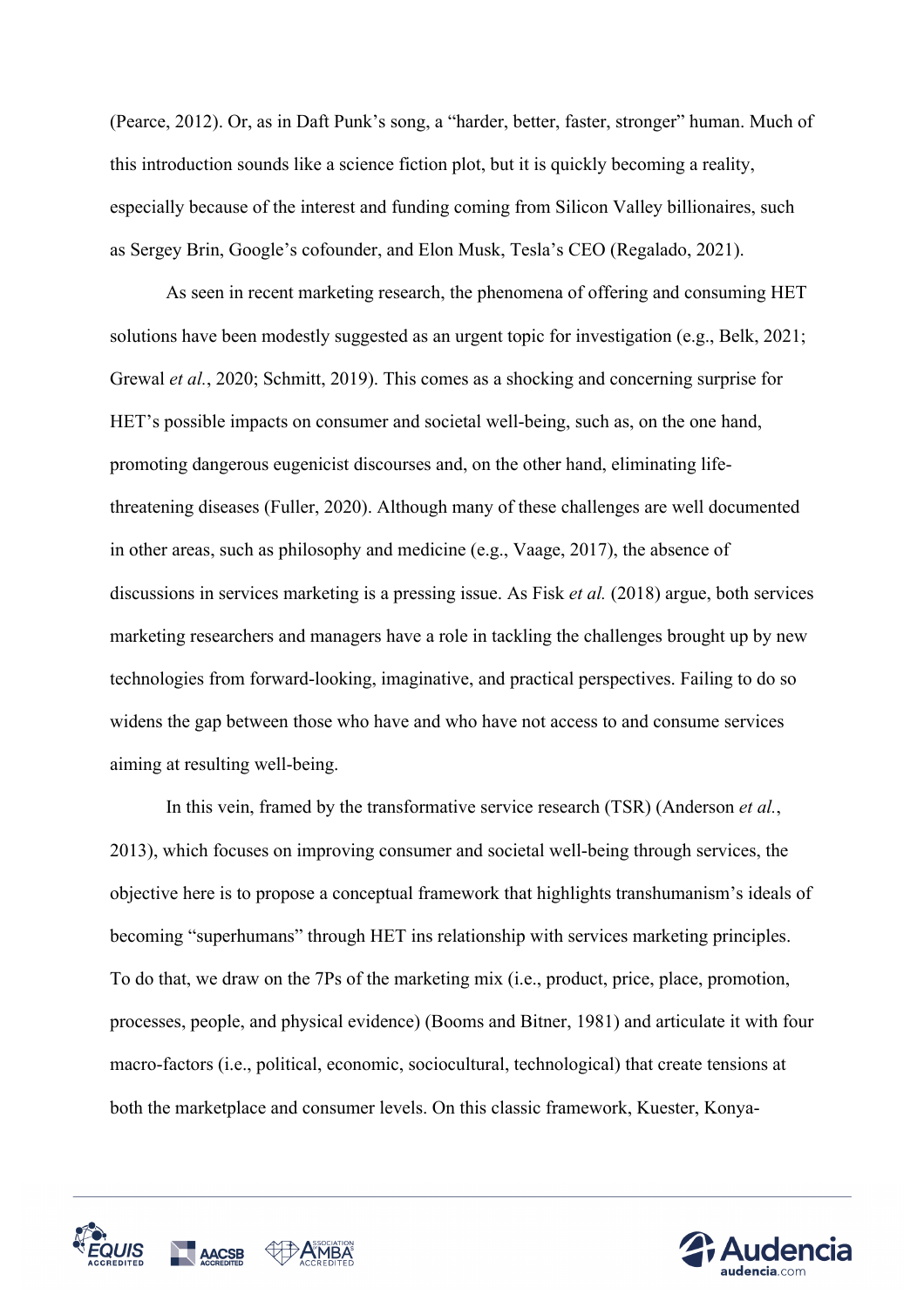Baumbach and Schuhmacher (2018) argue that such a well-known and accessible framework enables the use of a broadly recognized structure to capture the marketing consequences of novel and innovative technologies, like HET. In this sense, for the potential of HET in doing great good or great bad, greater attention from services marketing researchers concerning well-being and HET is needed, especially in one proprietary research area: bioethics (Beauchamp and Childress, 2019).

In presenting the consumption of HET as a means to achieve a "harder, better, faster, stronger" human biological condition and, therefore, supposedly super well-being, we directly engage with and contribute to Rosenbaum and Russell-Bennett's (2021) call for research on the intersection of technologies and human experiences in service contexts. We do this by offering a unique perspective that is thus far largely unexplored in services marketing research. Additionally, this conceptual work may help services marketing managers in outlining ethical research, development, and marketization of their HET solutions.

The remainder of our paper is organized as follows: First, we present transhumanism and the HET literature linked to marketing and consumer research. Then, the macro-factors and related tensions are detailed and linked to the 7Ps marketing mix. This is followed by the conceptual framework and discussion sections. Finally, we offer our conclusions and suggestions for future research.

#### **Transhumanism and HET**

Transhumanists argue that the current biological condition of *Homo Sapiens* has not reached its full potential and that such a faulty condition must be overcome by means of emerging and speculative technologies (Fuller, 2020). Some of these cutting-edge



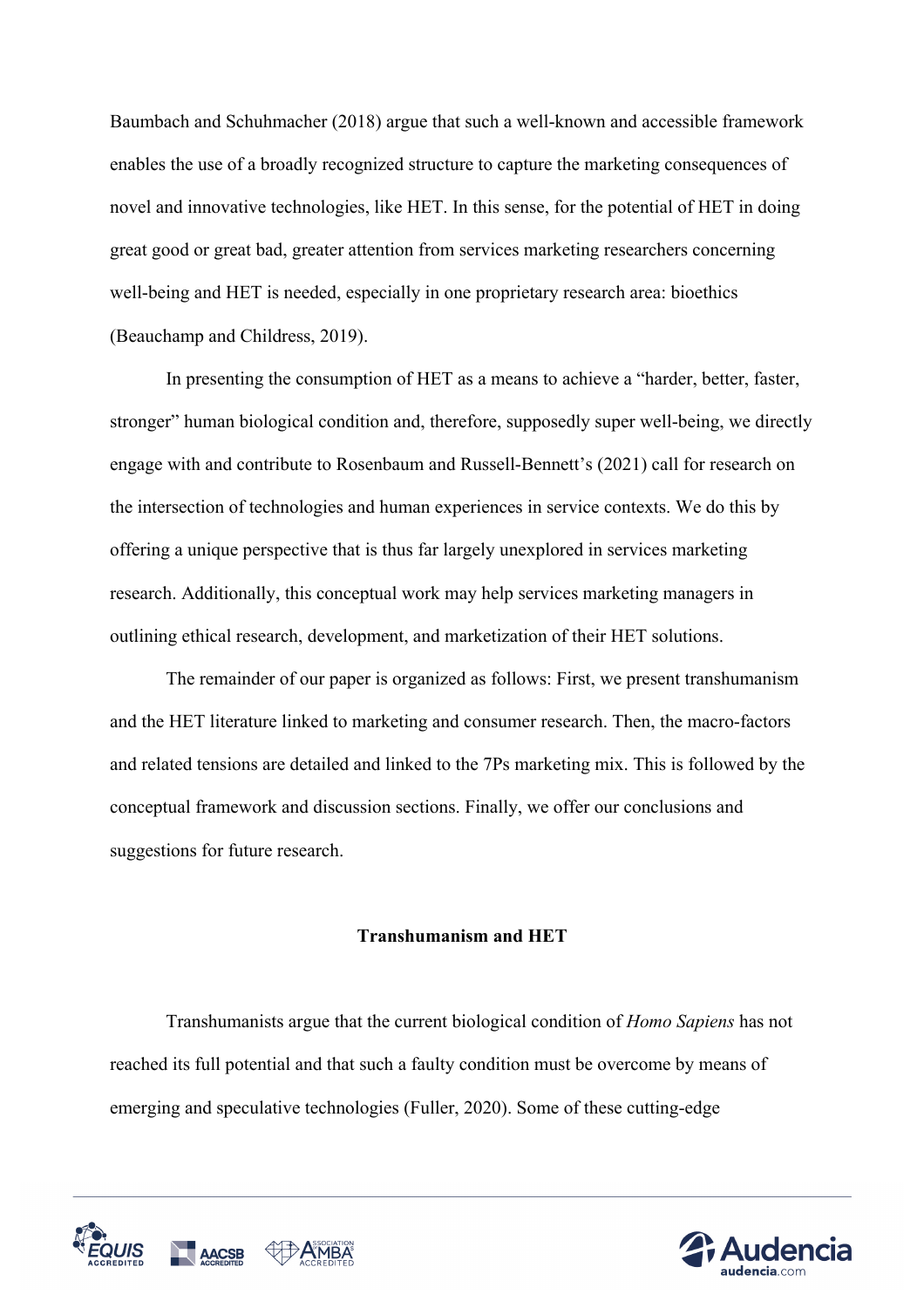technologies are organized under the umbrella called HET. Mercer and Trothen (2021) explain that HET aims at pushing the boundaries of the human body beyond its inherent limits, creating new capacities "necessary for life or well-being" (Hogle, 2005, p. 695). In other words, these cutting-edge technologies challenge what it means to be normal/abnormal, organic/inorganic, artificial/natural, healthy/unhealthy, strong/weak, extreme/minimal, and, ultimately, human/nonhuman (Belk, Humayun and Gopaldas, 2020). Setting aside the philosophical roots of transhumanism, it should be kept in mind that this technophilic movement has a strong pragmatic orientation. To overcome the current human biological condition, humanity must embrace technology not as a symbolic or cognitive extension tool, as in the case of smartphones, but as part of our biology (More, 1998). The speculative designing of babies from "scratch" using gene-editing techniques (e.g., CRISPR) to eliminate life-threatening conditions, cybernetically enhancing the body of those already born to achieve machine-like capacities , and infusing psychopharmaceuticals into the human body to increase cognition, happiness, and even morality are all technological possibilities to become "better" (Mercer and Trothen, 2021).

As Pearce (2012) details, such an improved human being can be measured by observing three controversial transhumanist outcomes: *superintelligence* and *super longevity,* which would lead to *super well-being*. In the case of becoming smarter, the idea is to radically outperform the highest standard of intelligence in every field, including the development of creativity, general wisdom, and social abilities. For example, Hotze *et al.* (2011) show that some physicians occasionally prescribe enhancements for healthy individuals in upholding the moral principles of equity and liberty. However, Ma *et al.* (2015) argue that such a prescription occurs, in part, not necessarily for the outcome of the patient's well-being but to avoid potentially detrimental reviews to the healthcare service.



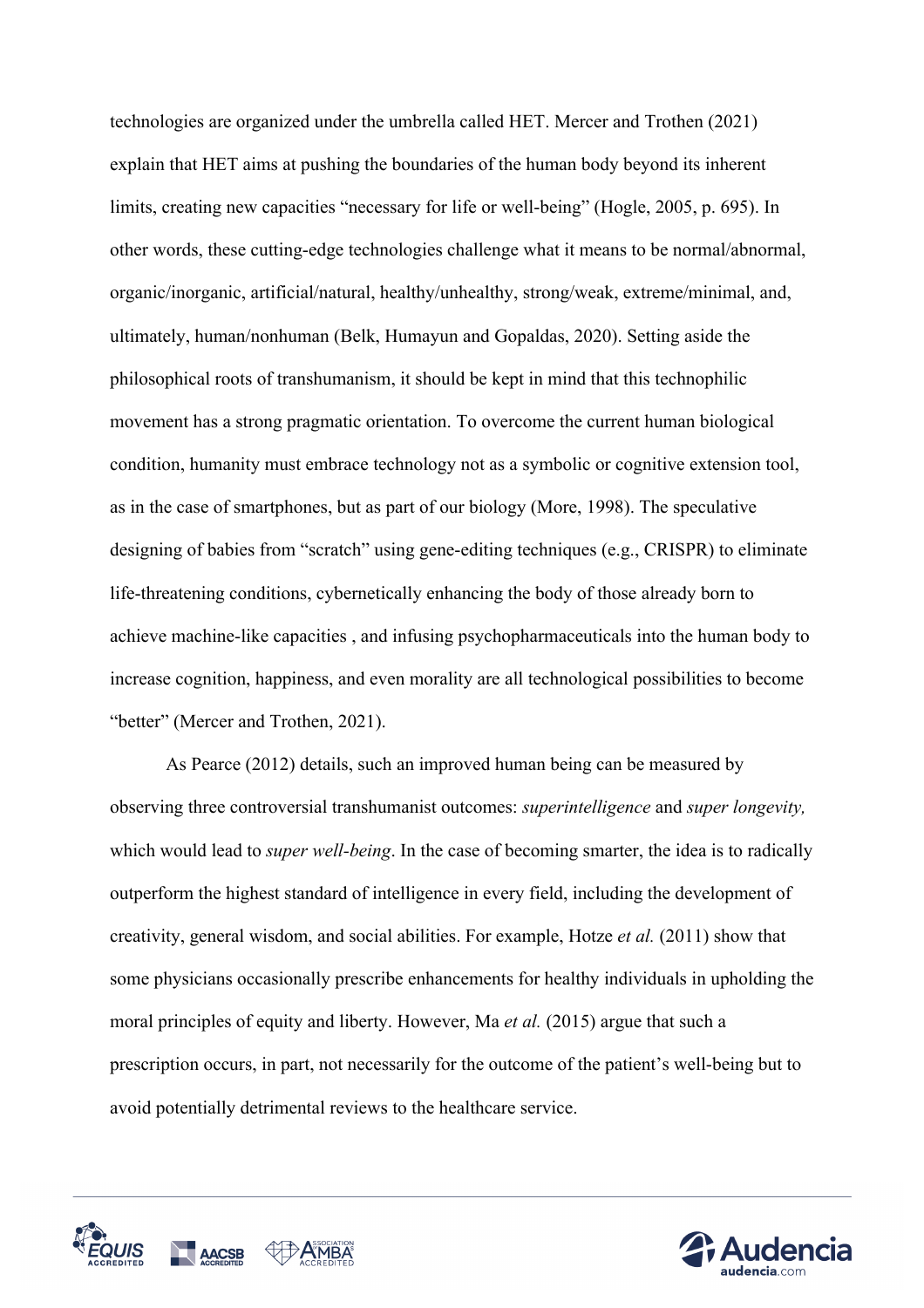To achieve super longevity, for example, the supplement NAD+, which theoretically kills aged cells, combined with injections of plasma from umbilical cords, has the potential to delay the natural degeneration of the human body, thus allowing us to live longer (Greenfield, 2020). This is different from going to a dermatologist and undergoing a procedure with Botox injections to "delay" the passage of time and symbolically "stretching" the youth once displayed on the physical self (Giesler, 2012). Here, the core idea is to achieve more than 150 years, as recently seen in many discussions about Altos Labs, a novel antiaging startup funded by Jeff Bezos, Amazon's former CEO (Regalado, 2021). Once a number of these biological transformations happen, Pearce (2012) argues that super well-being is a possibility. His idea encompasses, among other solutions, the elimination of suffering for humans and nonhumans and a state of super happiness by means of genetic engineering and intracranial stimulations (Pearce, 2020). On this, but not necessarily considering Pearce's (2012) proposals for super well-being, Pelegrín-Borondo *et al.* (2020) show that consumers will likely adopt HET, such as intracranial implants to overcome their current human biological conditions. Ethics would moderate not only the consumption to achieve super well-being but also the extent to which the state of the super happiness and abilities of others may pose threats to our own personal goals. This is likely to split along socioeconomic fault lines and will certainly have an impact on how services are designed, delivered, and experienced (Fisk *et al.*, 2018; Grewal *et al.*, 2020).

Table 1 shows examples of emerging and speculative technologies and desirable transhumanist outcomes (i.e., superintelligence, super longevity, and consequent super wellbeing) providing an integrative taxonomy of HET. These elements are purposefully selected based on an extensive literature review and the first author's personal reflections (Holbrook,



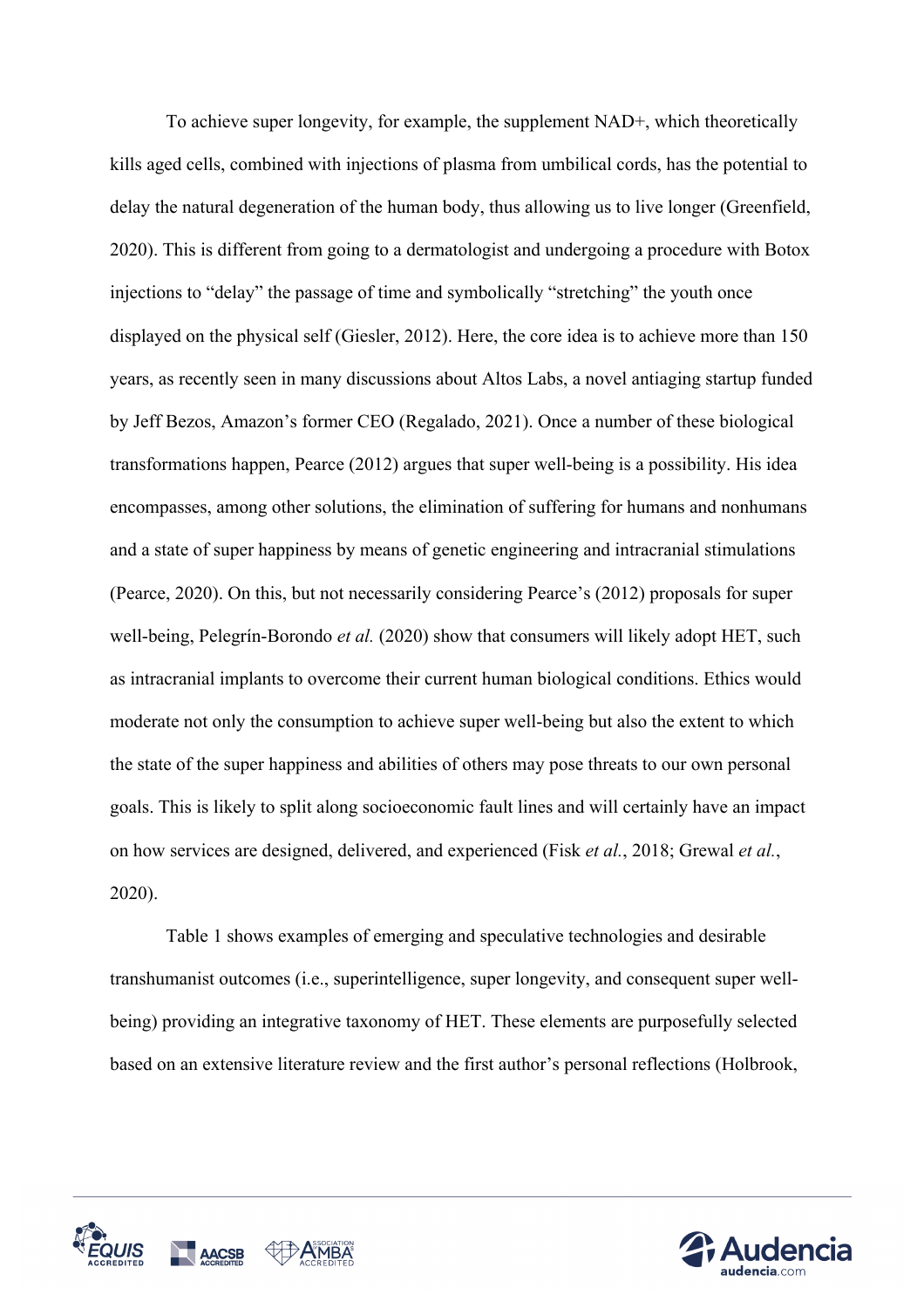2006) as an active consumer (user) of an implanted biocompatible microchip for

approximately three years.

| Continuum<br>of Body<br>Intervention | Examples of<br><b>HET</b>             | Descriptions and Examples                                                                                                                             | To know more                 |
|--------------------------------------|---------------------------------------|-------------------------------------------------------------------------------------------------------------------------------------------------------|------------------------------|
| $+$ Extreme                          | Brain-<br>Computer<br>Interface (BCI) | Neuralink will offer a human-AI<br>interface by implanting an ultrathin<br>microchip in consumers' brains to<br>supposedly merge with AI              | https://youtu.be/kPGa FuGPIc |
| - Extreme                            | Gene Editing                          | Doudnalab offers services of genetic<br>manipulation using CRISPR/Cas9                                                                                | https://youtu.be/TdBAHexVYzc |
|                                      | <b>Brain Hacking</b>                  | Subscriptions of guided meditations and<br>instructions on increasing well-being by<br>using wearable devices, like the<br>headband Muse.             | https://youtu.be/ErFRQMAREzA |
|                                      | Nootropics                            | HVMN, previously known as<br>Nootrobox sells "smart drugs" to boost<br>and improve consumer's cognitive<br>ability and intelligence                   | https://youtu.be/7XsviBxbLvI |
|                                      | Supplements<br>and<br>Pharmaceuticals | Upgrade Labs offers several solutions,<br>such as hyperbaric oxygen therapy<br>mixed with bulletproof supplements                                     | https://youtu.be/xPgbThPhMtA |
|                                      | Magnetic<br>Senses                    | <b>KSEC Solutions commercializes</b><br>implantable magnets so the consumer<br>can sense magnetic fields and lift<br>objects.                         | https://youtu.be/0FxxBff4bN4 |
|                                      | Grinding                              | Dangerous Things offers implantable<br>near-field communication (NFC)<br>microchips for keys, tokens, business<br>cards, and credit card replacements | https://youtu.be/7DxVWhFLI6E |
|                                      | 3D Bioprinting                        | Organovo is a pioneer company in<br>printing tissues that mimics human<br>biology                                                                     | https://youtu.be/h Sdu5pfUTI |
|                                      | Nanotechnology                        | Xenobots, a living programmable<br>organism, is able not only to deliver<br>drugs inside the body but also detox it<br>when needed                    | https://youtu.be/js6uTRT8KO4 |
| + Extreme                            | Cryonics                              | Alcor offers the service of<br>cryopreservation of the body after death                                                                               | https://youtu.be/DmWV_ongVeI |

### **Table 1.** Examples of HET

Specifically in services marketing research, De Keyser *et al.* (2019) and Čaić, Mahr and Oderkerken-Schröder (2019), show that some emerging technologies, such as robots and wearable devices, directly impact the servicescape and, thereby, consumer well-being. These



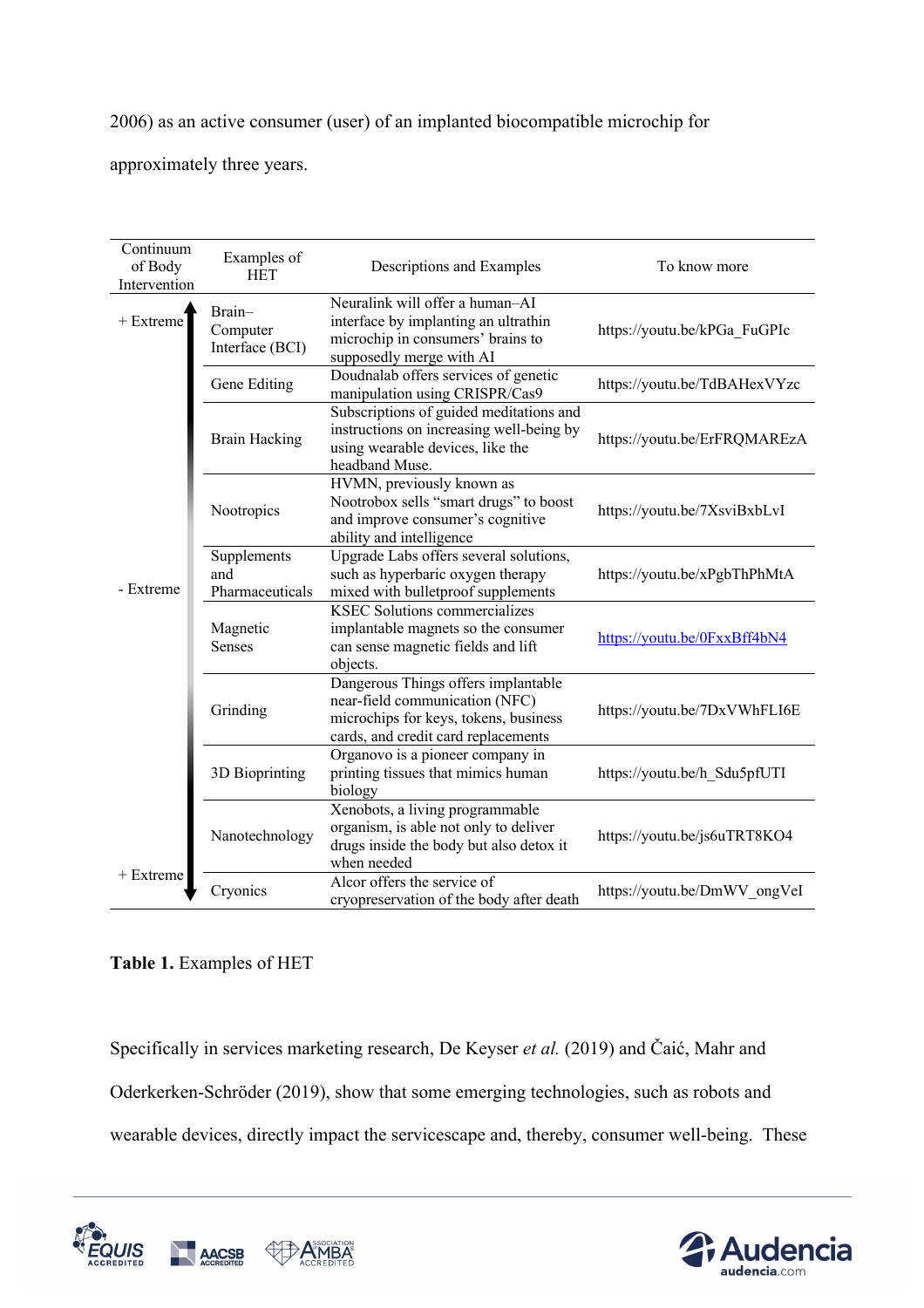ideas resonate with Rosenbaum and Russell-Bennett's (2021) work by emphasizing the role of HET in promoting better human experiences in the context of services. However, most of the technologies portrayed in their study work as wearable tools and not as part of human biology, as preconized by transhumanism principles. Adding to the current discussion, therefore, in the next section, we outline four major macro-factors to consider when engaging with HET from the services marketing perspective.

#### **HET and the Impacts on Services Marketing**

The complex political, economic, sociocultural, and technological settings in which HET has been researched, developed, and commercialized influence different marketing actors and their activities. When considering a political factor, emerging and speculative technologies engender regulatory tensions between individual rights over one's body and collective responsibility (Fuller, 2020). On the economic front, we must consider financial fairness in accessing technological resources and knowledge (Hughes, 2004). Sociocultural factors include cultural meanings and ideological beliefs toward technology that play a key role at the marketplace and consumer levels (Belk, Weijo and Kozinets, 2021). These factors have a direct connection with the extent to which technological developments—the fourth factor—have been reshaping current notions of humanity (Umbrello and Baum, 2018). These four macro-factors influence consumer super longevity, superintelligence, and super wellbeing, creating friction with service marketing efforts. Figure 1 illustrates the conceptual framework upon which the remainder of the present paper is detailed.



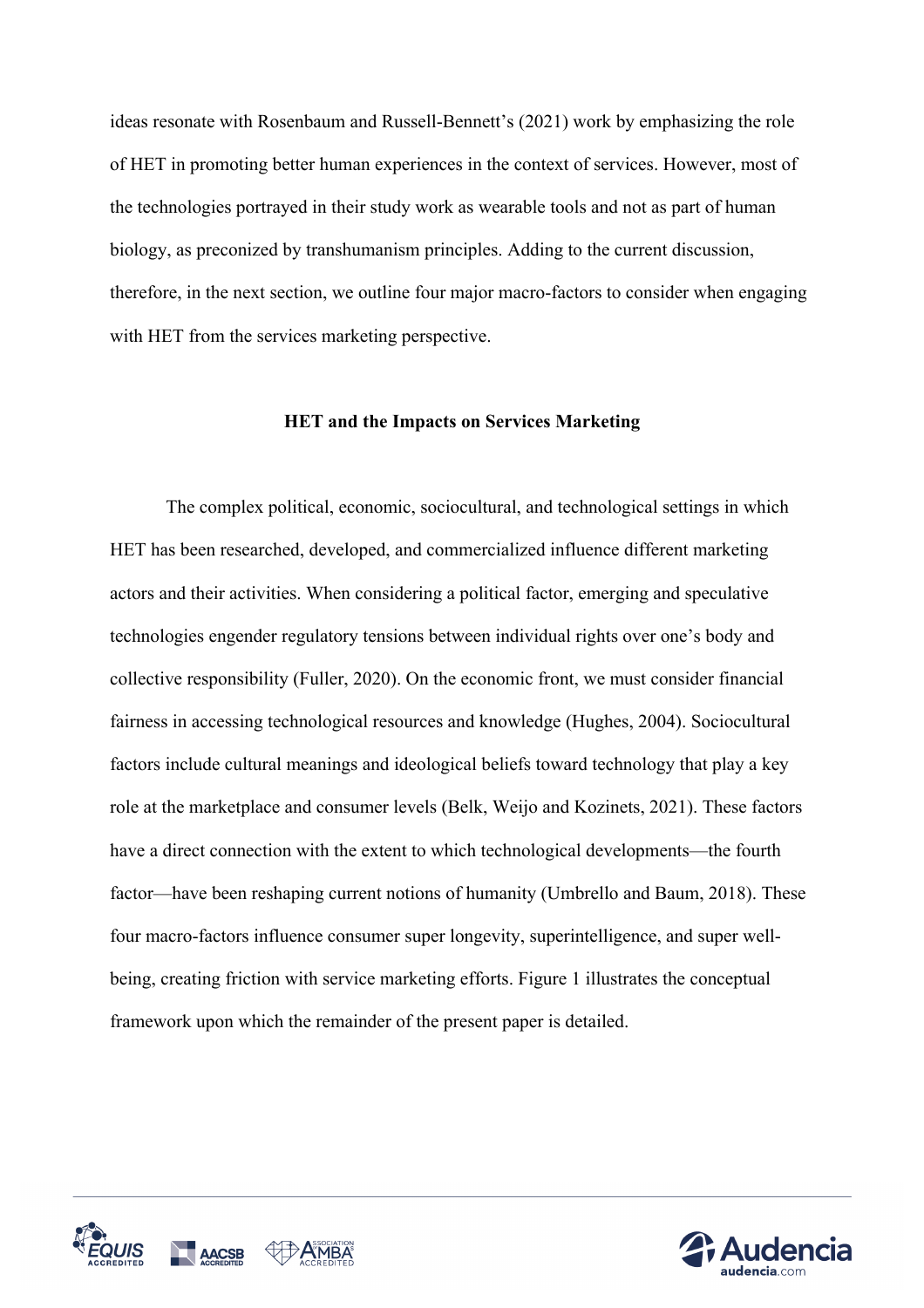

**Figure 1.** HET conceptual framework.

### *Political factors: Individual freedom and collective responsibility*

The main argument coming from transhumanists and HET enthusiasts is that everyone should be free to exercise the right and ability to alter the human body at will through emerging and speculative technologies (More, 1998). A practical objection is that some of these technologies are not clearly regulated by governmental authorities, which suggests that possible unintended consequences, such as being injured or even dying, may emerge. Zettler,



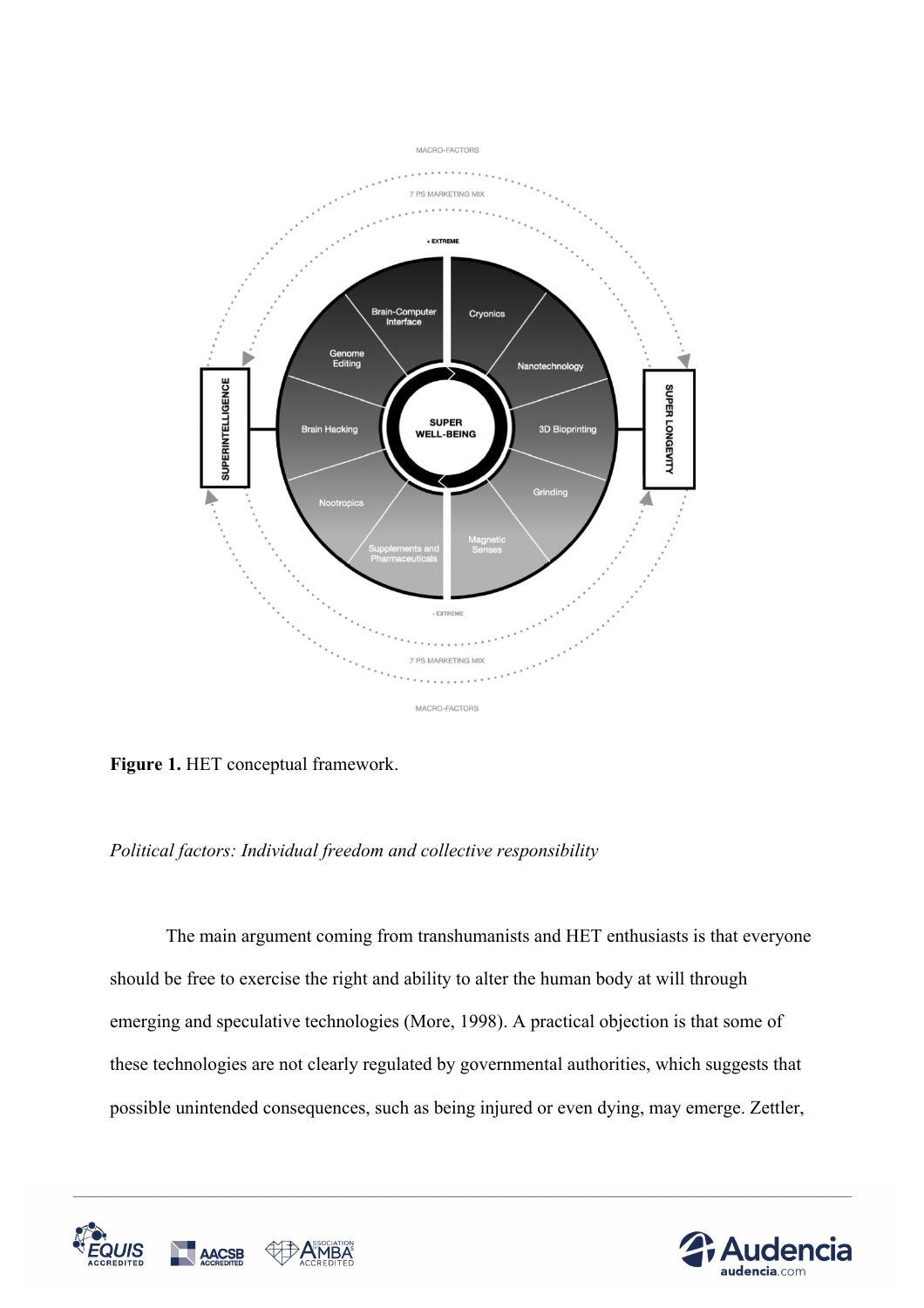Guerrini and Sherkow (2019) highlight the absence of an all-encompassing regulation that reduces the friction between those providing solutions for human enhancement and protecting those consuming them, even in a well-structured marketplace such as the U.S. They note the challenge faced by the U.S. Food and Drug Administration (FDA) in tackling some activities at the marketplace level, especially in the case of the "unintended use" of some solutions.

For example, it is easy to enroll in online classes and purchase do-it-yourself (DIY) CRISPR kits to create genetic modifications of animals and even to work on human cell cultures (Zayner, 2020). The tricky aspect of this consumption phenomenon is that, according to the FDA, any use of CRISPR in humans is considered gene therapy and is thereby only authorized for professional use (Smalley, 2018). However, many HET businesses follow the principles of the biohacking community—HET enthusiasts who conduct healthcare selfexperiments outside institutional scientific settings, such as universities, regardless of regulatory efforts (Lima, Pessôa and Belk, forthcoming).

#### *Economic factor: Financial inequality in acquiring technologies*

"Any sufficiently advanced technology is indistinguishable from magic," says Clarke (1984, p. 76). Because there is no such thing as a free lunch in contemporary capitalist societies, all this magic comes at a price; a big one. Given their expensive pricing and eventual post-regulatory difficulty in acquiring them, some HET are developed and commercialized in a way that targets those who are financially favored. On this structural issue, it is well known that rich countries are privileged in receiving novelties, which makes the social gaps even bigger. However, the gap that may emerge from economic disparities is not only the one linked to social class. This scenario extends to the dystopic vision of having



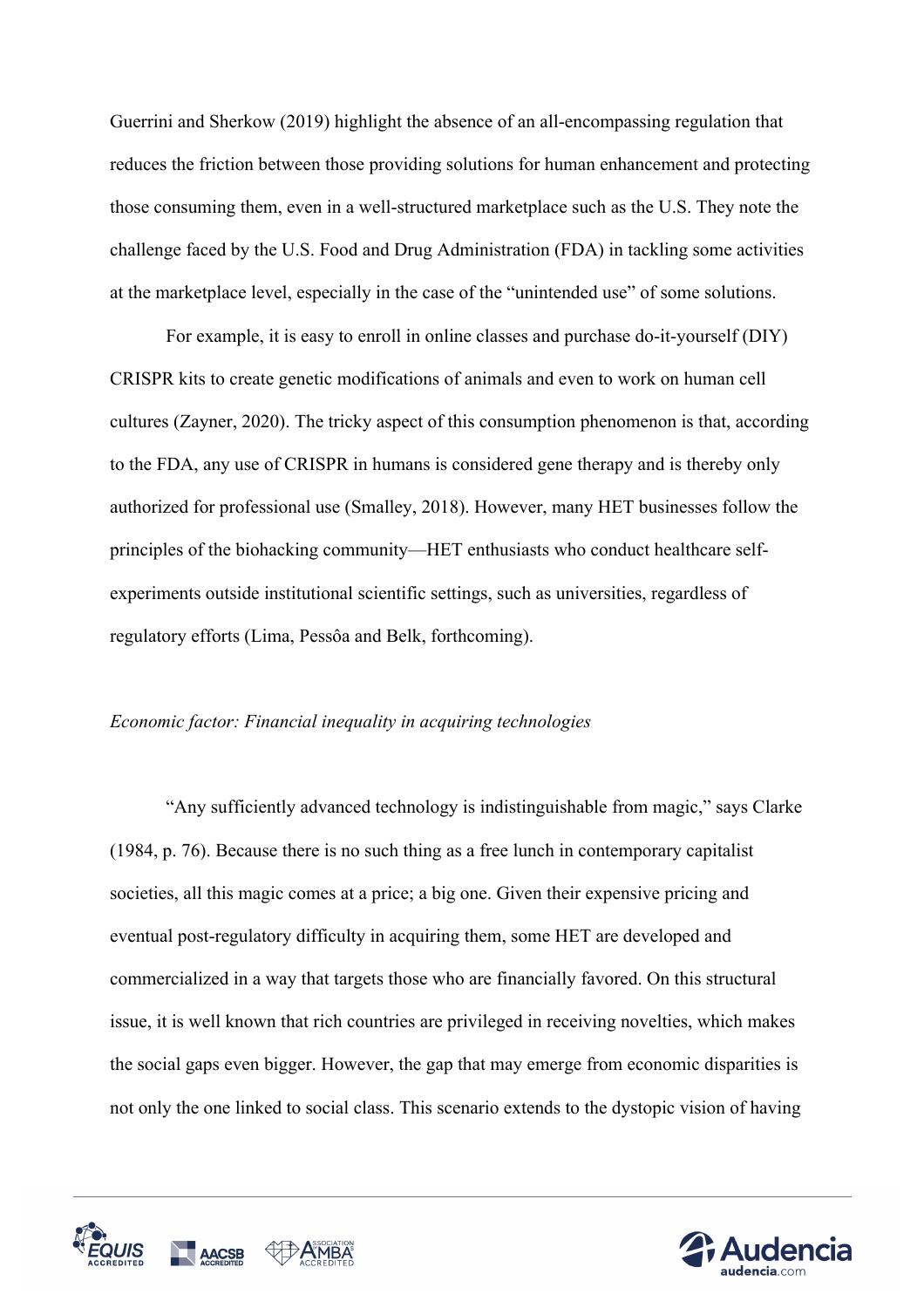society divided between enhanced rich humans and nonenhanced poor humans. Aldous Huxley's famous novel *Brave New World*, newer novels such as Bing's *Immortal Life*, films such as *Gattaca*, and Netflix's series *Altered Carbon* give us a hint of catastrophic possibilities in which societies are divided based on the unenhanced poor and the wealthy with transhumanist body enhancements. Certainly, this unequal scenario is an impediment to a more inclusive approach when it comes to services initiatives based on new technological solutions (Fisk *et al.*, 2018).

Many HET enthusiasts admire entrepreneurial capitalism and the neoliberal notion of economic libertarianism, which is grounded in the belief that the market should regulate itself (More, 1998). This is a controversial ideal for the characteristic allocation of goods and services that follow effective demand, which, in turn, would favor those who have the financial capacity to afford what is desired. Such a scenario should not be taken for granted, though. Many transhumanists, like Hughes (2004), argue that HET has a massive impact on the greater good and, therefore, that the state must intervene to safeguard universal allocation and access of them. The consumption of services to achieve superintelligence, super longevity, and super well-being has a strong financial component that cannot be disregarded. After all, not everyone can afford approximately US\$200,000 to undergo a cryonics procedure and theoretically be resurrected in a future "harder, better, faster, and stronger" body (Guzman, 2016).

#### *Sociocultural factors: Cultural meanings of technology*

There is nothing new in the observation that technological innovations are often enchanting. Part of this enchantment comes from the admiration of these not easily



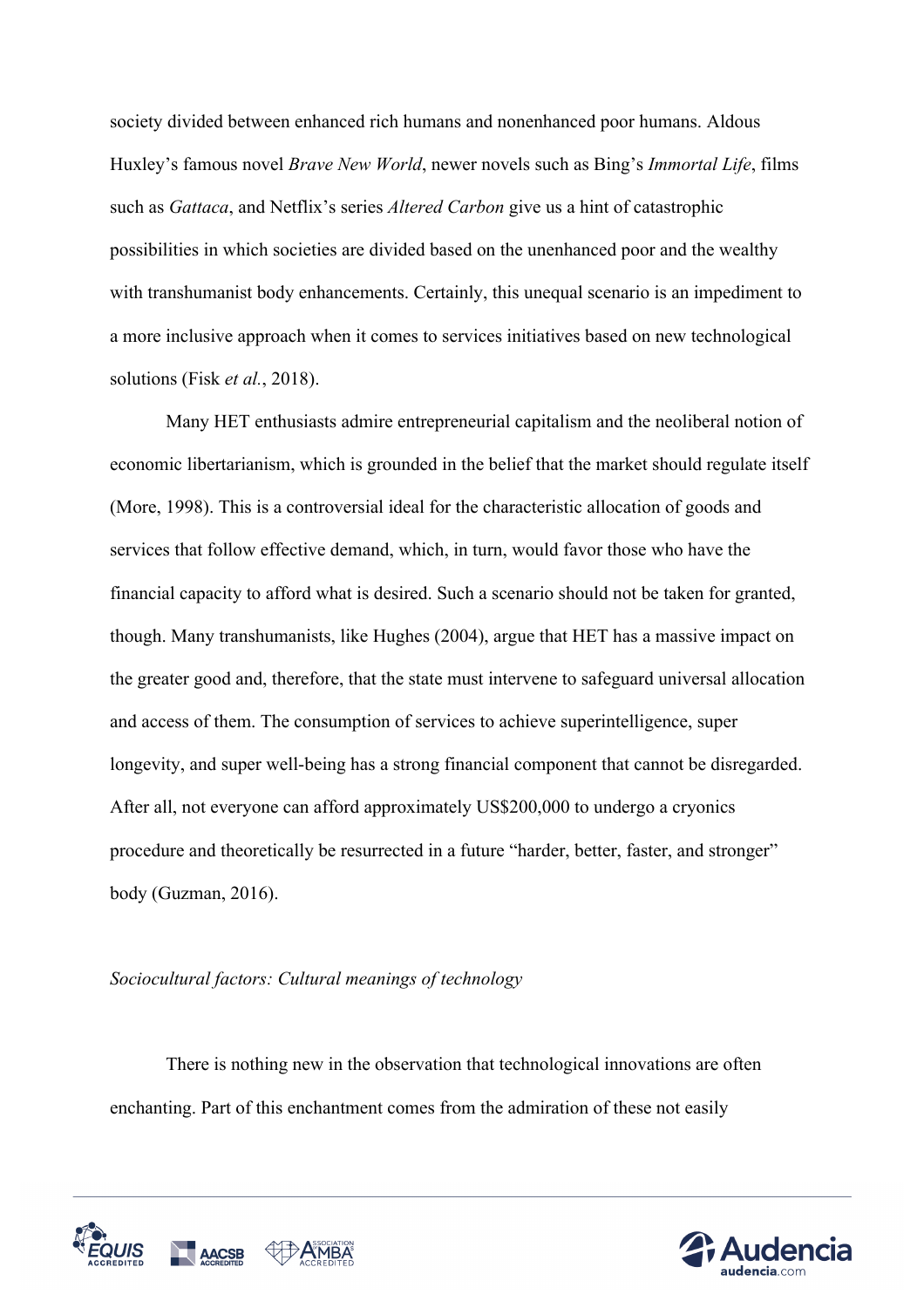understandable "black boxes" (Callon and Latour, 1981) coupled with the great effort of marketing campaigns rooted in specific cultural meanings (Belk et al., 2021). As seen in ancient philosophy and cultural myths, some of these meanings are connected to the idea of acquiring capacities beyond human biological nature through the use of technology. In Greek mythology, for example, Icarus had gigantic wings made of bird feathers and wax so he could fly and escape the Labyrinth. In a typical demonstration of overconfidence, he ignored his father's warnings not to fly too close to the sun and had his wings melted by the heat. He then fell from the skies in the sea and drowned. In Greek mythology, Hamilton (2017) explains, Icarus' divine punishment for such technology-enabled hubris is justified because flying was only for the gods, and no one should emulate the gods.

When it comes to HET, hubris and punishment are also part of several ideological systems that influence the adoption and consumption of technologies (Belk, Humayun and Gopaldas, 2020). In the case of NFC microchip implants, Lima et al. (2020) identify the dysphoric consumer discourses around the profanation of the sacred human body for its association with the Christian belief of the *Imago Dei*, or the human body as an "image of God" (Peters, 2018). For Peters, those pursuing services to change "God's work," as offered by body modification studios, should be punished. Here, when the organic flesh merges with the inorganic metal, there is the controversial emergence of a human–machine hybrid, or a cyborg (Hables-Gray, Figueroa-Sarriera and Mentor, 2020). Over human history, hybrid creatures have paradoxically been a blessing (e.g., angels) and a curse (e.g., Nephilim), much like technology generally (Mick and Fournier, 1998). This means that the pursuit of becoming "more-than-human," or transhuman, using HET may challenge what it means to be human and, ultimately, what it means to be gods.



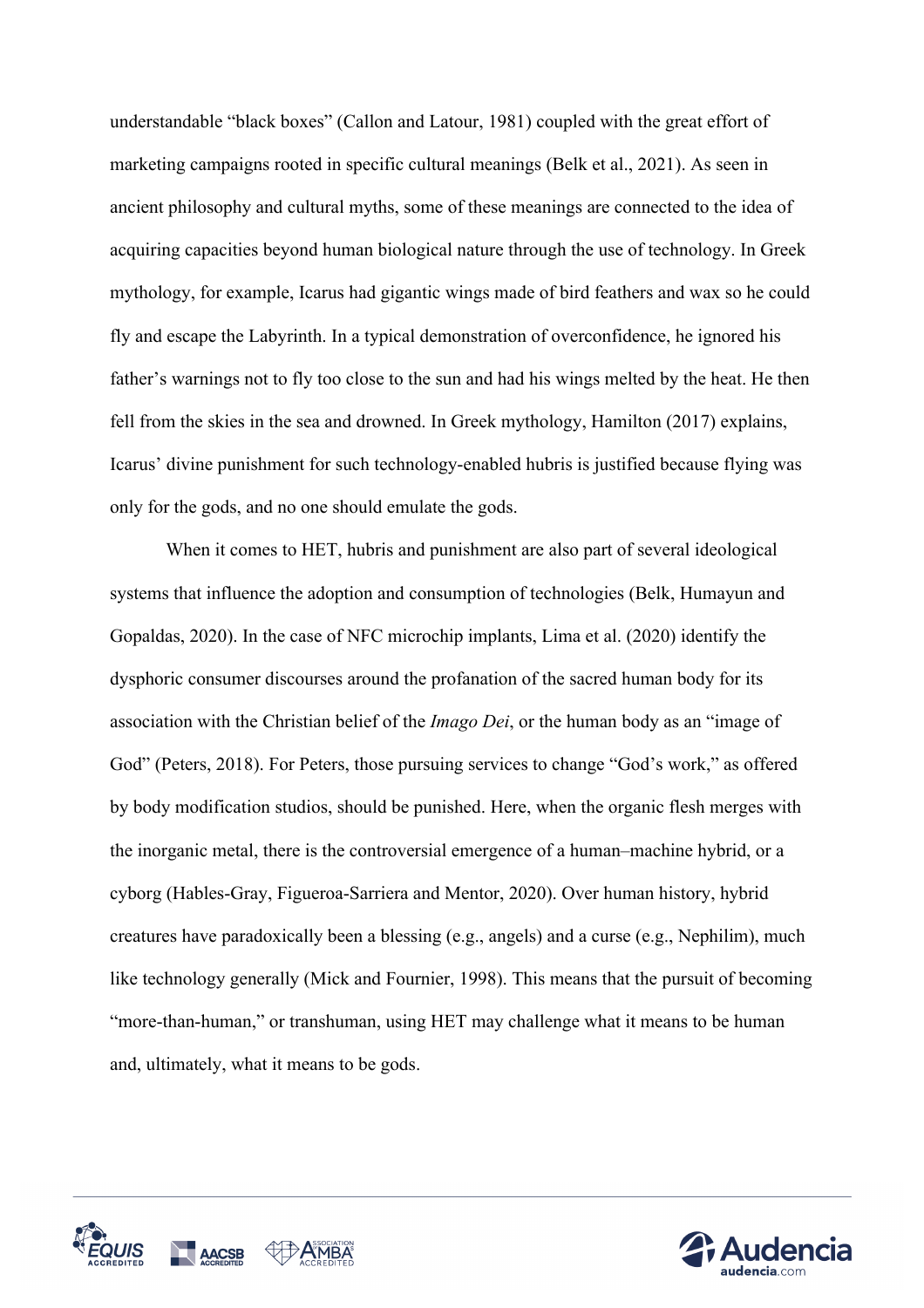*Technological factor: Technology development reshaping notions of humanity*

The current exponential growth of technological innovations worldwide is unquestionable. From small ventures in basements, such as biohackers streaming online classes on how to develop homemade COVID-19 vaccines (Zayner, 2020), to big companies' projects, like Samsung's division of human augmentation technologies (Samsung, 2021), the idea is to push the boundaries of what is currently known as a cutting-edge solution. This scenario is also exemplified by Gartner's (2021) latest technological report, in which they detail 25 breakthrough technologies that will have a significant impact on society and businesses over the next ten years. Directly or indirectly, all of them will enable the research, development, and commercialization of HET, hence aiming at superintelligence, super longevity, and super well-being.

Some of these breakthrough technologies are AI-driven innovations that may or may not go inside the human body. For example, as largely publicized, Neuralink has been developing a brain–computer interface (BCI) that will allow its users to merge with AI. After a procedure is done by a surgical robot, their solution will connect the user's brain with the internet and perform tasks, such as looking for information on Google, without the need for a smartphone or desktop (Kay, 2021). There will be no technological mediation between the person and the social world. In other words, the person will "become" the technology itself. Such cutting-edge technology is likely to reshape contemporary service contexts and, certainly, our understanding of consumer well-being.

*HET's 7Ps marketing mix*



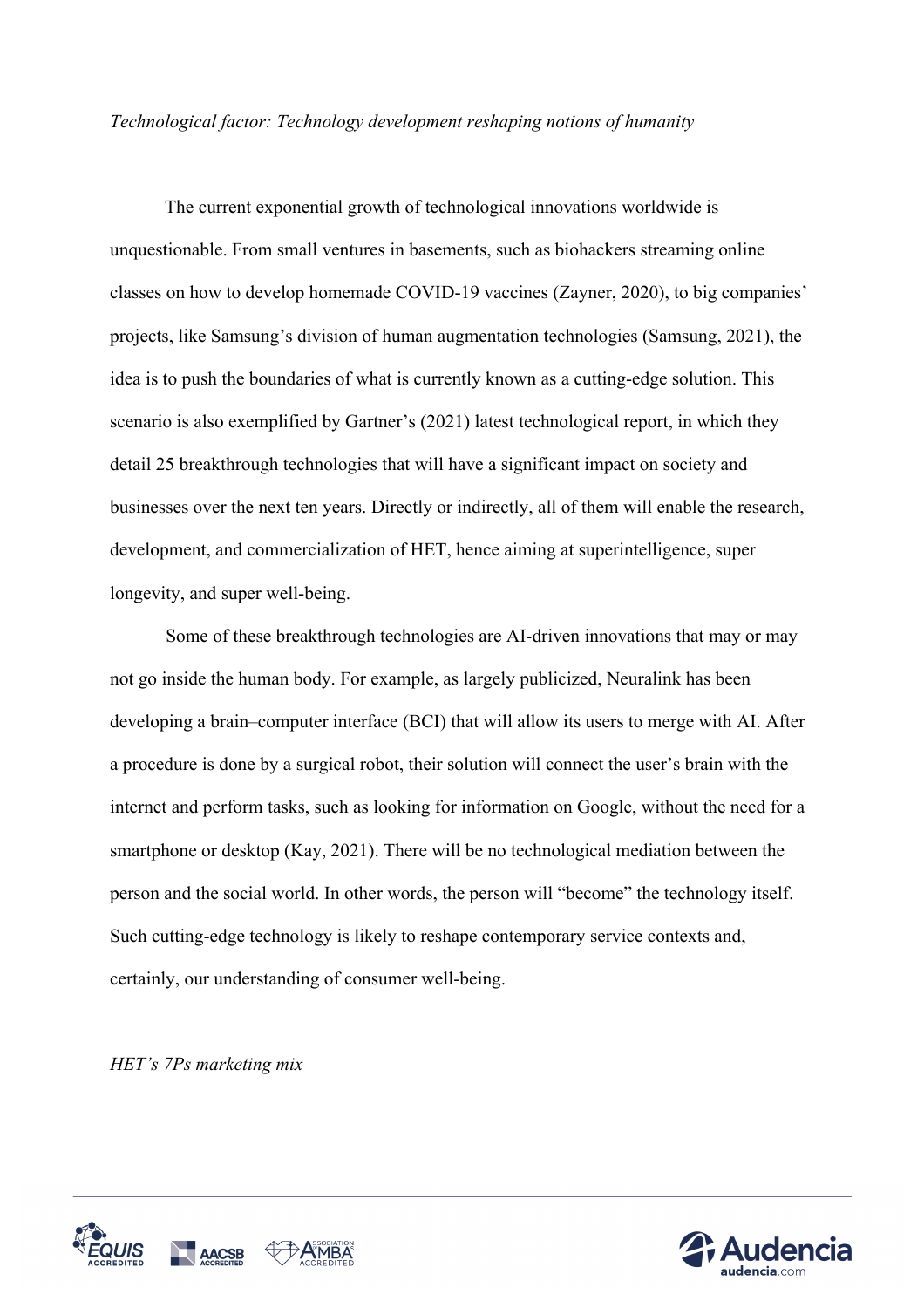Each macro-factor has distinct impacts on the services marketing mix, which, in this work, comprises Booms and Bitner's (1981) 7Ps: product, price, place, promotion, processes, people, and physical evidence. In what follows, we articulate each of the 7Ps using the macrofactors and meaningfulness aspects of HET regarding consumer well-being.

*Product*. Booms and Bitner (1981) state that products are well-defined offers targeted at specific markets. Although HET may have clear targets (e.g., transhumanists), most are experimental and even speculative by nature (Mercer and Trothen, 2021). This means that a number of known and unknown challenges are expected on the way to achieving the desired transhumanist biological condition or, in other words, one that is supposedly "harder, better, faster, and stronger."

A tricky aspect here relates to consumer expectations of well-being that must meet products' specifications and benefits, which are the key dimensions of services marketing (Anderson, Nasr and Rayburn, 2017). In the case of super longevity, for instance, consumers may purchase biohacking services for revitalizing and rejuvenating their bodies. However, for the innovative, experimental, and idiosyncratic characteristics of these services, their wellbeing outcomes in a large group of people are yet unknown. This, in turn, reflects the future claims of the successful fulfillment of the company's promise of a super-longevous life for its consumers. It should be kept in mind that properly designing HET services grounded in scientific evidence, whether biochemically-based (e.g., supplement infusion) or hardwarebased (e.g., infrared sauna therapy), is mandatory and should not be underestimated.

*Price.* It is safe to assume that a company's pricing strategy is responsible for communicating several meaningful aspects to consumers and other marketplace actors, such as competitors (Booms and Bitner, 1981). When it comes to selling superintelligence, super longevity, and super well-being, defining the right price is truly challenging. For example,



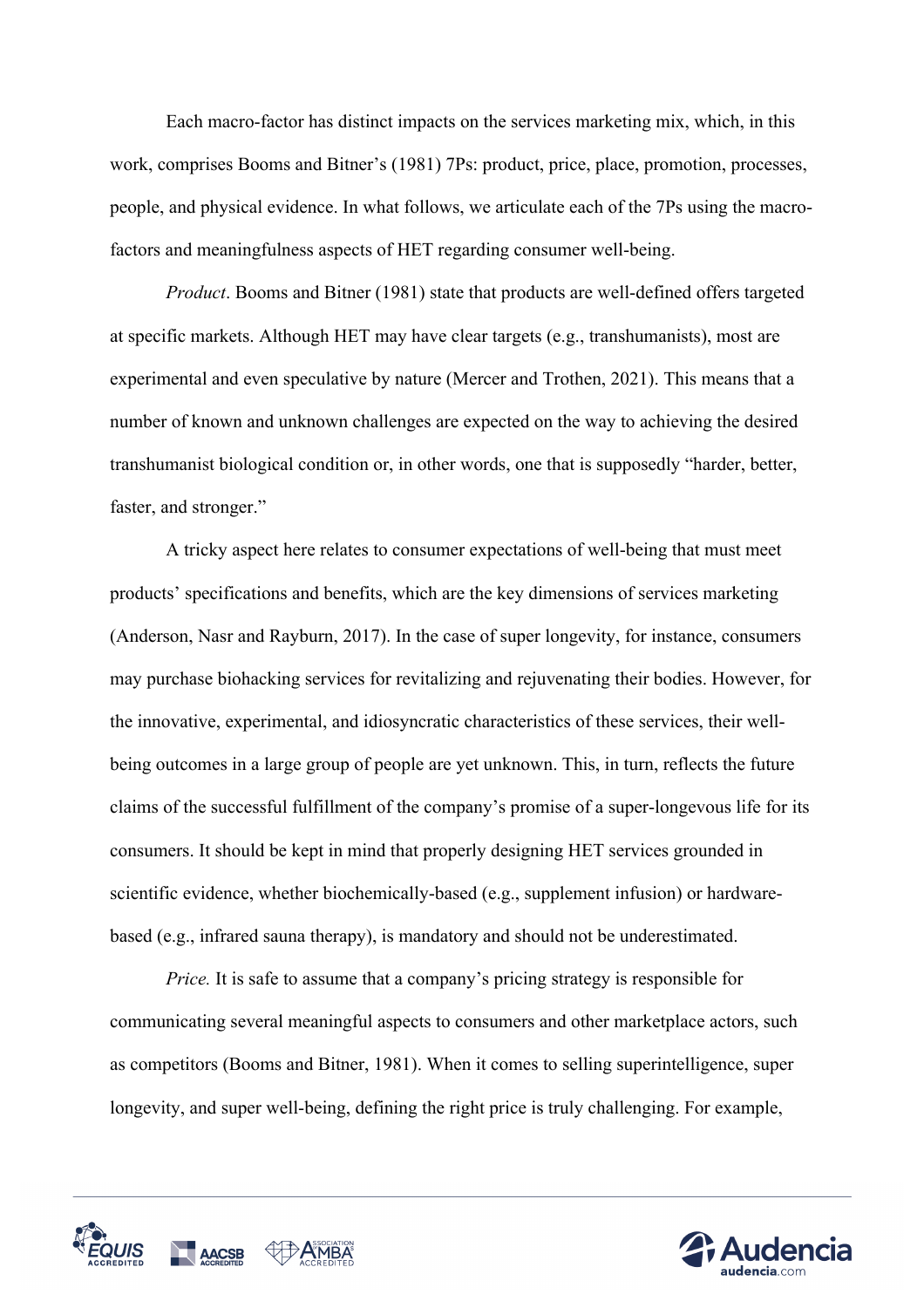consider genetic engineering and the "designer babies" transhumanist possibility. Hughes (2004) notes that once safe, gene editing will be adopted by parents for their sense of moral obligation to provide for their children the best possible life. This will lead to a demand for genetic engineering of "harder, better, faster, and stronger" babies. As of today, in the U.S., an attempt at in vitro fertilization (IVF) is priced at around US\$25,000, which may take into account the choice of a higher probability of having black or green eyes, brown or white skin, height, and so forth (Marcus, 2018). As with IVF, prospective parents are often willing to spend exorbitant amounts in order to have the children they desire (Fischer, Otnes and Tuncay, 2007). For the high price of such technology, the emergence of a niche of wealthy consumers and highly capitalized suppliers is expected, which, in turn, will lead to serious ethical and societal issues that may deny the idea of collective super well-being.

*Place*. In the context of service marketing, place refers to the physical setting where the service itself occurs (Booms and Bitner, 1981). It is true that for the continuous digitalization of businesses over the past two decades, services have also happened through ecommerce, mobile apps, at-home procedures, and so forth. Nevertheless, although many HET can be acquired online (e.g., vitamins), the focus in the current paper is on those face-to-face solutions. Here, two elements of the place that must be considered for its capacity to influence consumer experience are infrastructure and visual cues. These two elements are essential to the meaningful and memorable experiences in servicescapes—the place where the service is experienced (Bitner, 1992). For example, the service providers of grinding solutions, such as implantations of biocompatible microchips, have no clear regulations anywhere in the world, which usually leads them to follow the same norms as those performing body modifications for their sanitation infrastructure (Nagel and Jensen, 2019). At these places, the infectious risks associated with such HET can be controlled by observing the same good hygiene



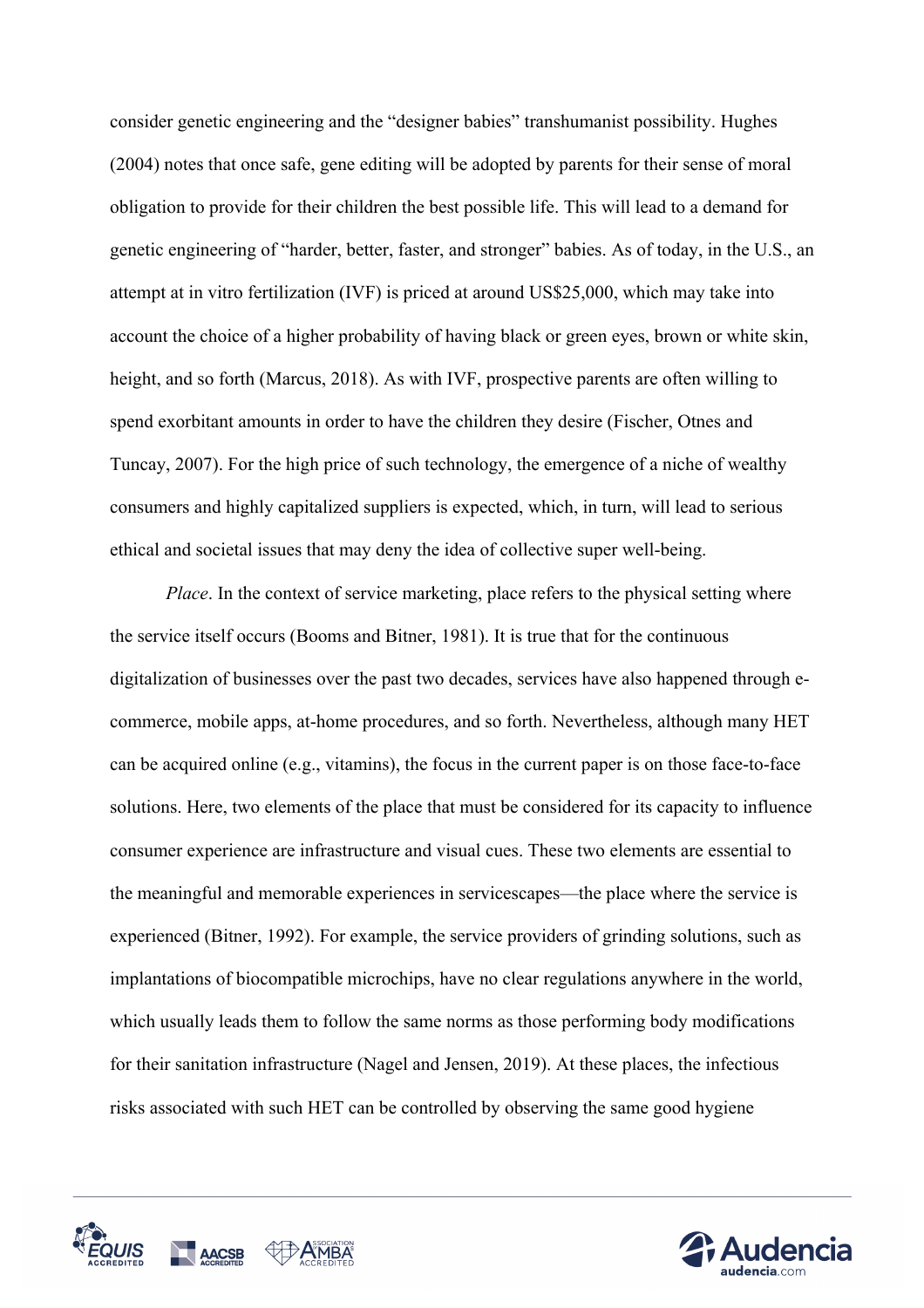practices as tattooing and piercing procedures. This aligns with Vilnai-Yavetz and Gilboa's (2010) findings on visual cues of cleanliness in servicescapes. As detailed in their work, pleasure and happiness—which are parts of consumer well-being (Anderson, Nasr and Rayburn, 2017)—are impacted by the perceived cleanliness of a servicescape.

*Promotion*. As Booms and Bitner (1981) define it, promotion is comprised of communicational efforts aimed at creating favorable attitudes toward brands, products, ideas, and so forth. This communicational work is especially important in the case of HET for its innovative nature and, eventually, scientific status. Here, the difficult aspect of elevating such emerging and speculative technologies is the consumer perception that they are something out of science fiction; that they are unrealistic, impossible, false, and even profane (Belk, 2020; forthcoming). Thus, HET service providers need well-tailored marketing communications plans to become knowable, relatable, acceptable, and desirable.

One traditional promotional tool often explored is the sponsorship of healthcare events (e.g., Biohacking Summit) and specialized conferences (e.g., TransVision). In both situations, companies can clarify, educate, and stimulate consumers to acquire services aimed at super well-being. This possibility is especially relevant because face-to-face interactions may help in materializing the company's promise and the consequent consumer deliberation. Another meaningful choice as a marketing communication tool is social media. Upgrade Labs, one of the leading HET companies in the U.S. and Canada, for example, has a consistent social media presence on Twitter, Facebook, YouTube, and Instagram, in which they have more than 38,000 followers. The company seems to manage its online presence by creating instrumental and emotional content, which, as Hollebeek and Belk (2021) emphasize, is an essential strategy for eliciting consumer engagement with the brand.



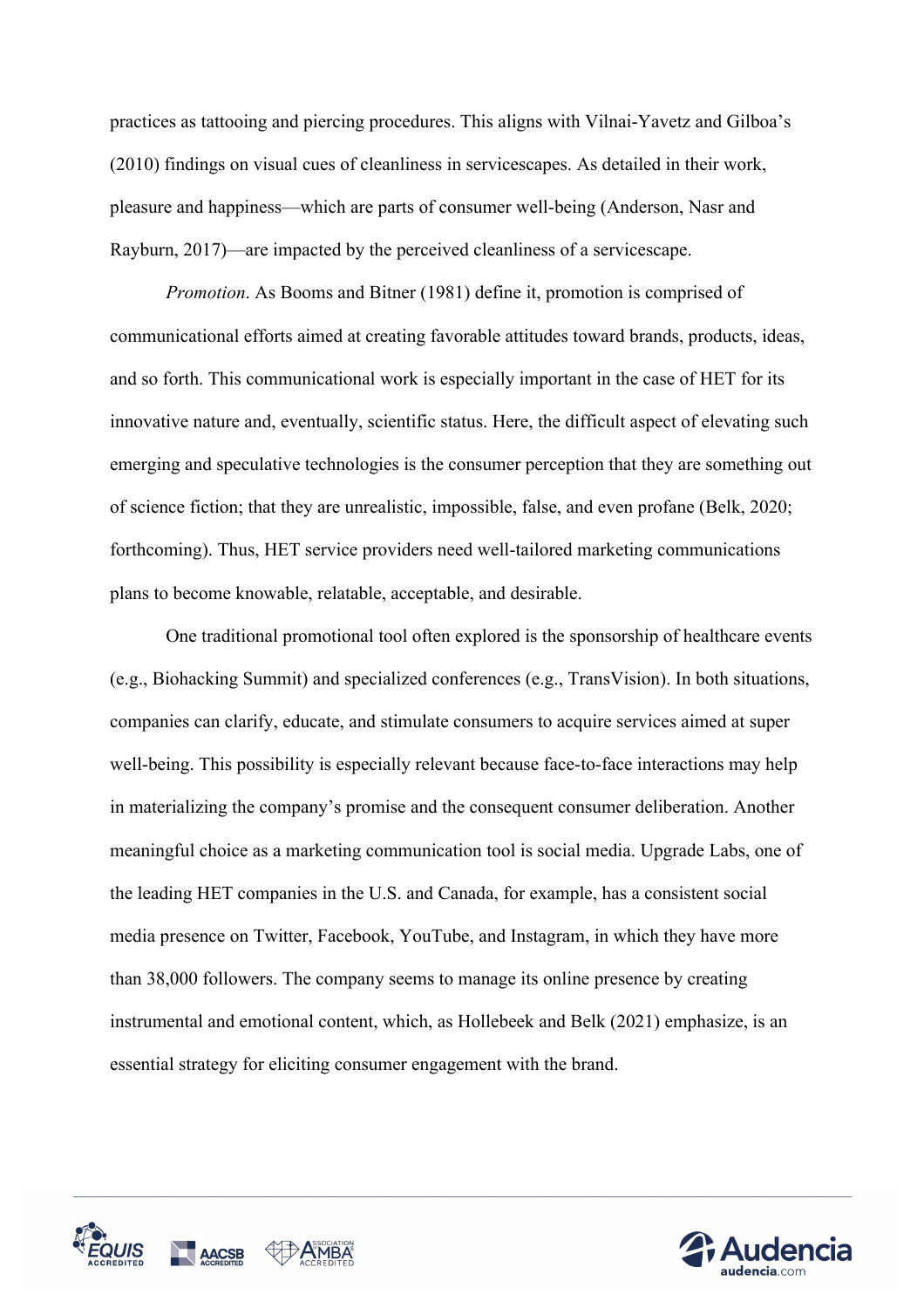*People*. In Booms and Bitner's (1981) 7Ps framework, this P refers to personnel, commitment, interpersonal relationships, and engagement with consumers. Here, Patrício *et al.* (2020) note that a well-trained and empathic staff is a key element for designing peoplecentered healthcare services, as in the case of HET. However, eventually, this will not be enough for achieving success. One sensitive aspect that arises in this transhumanist context relates to the level of education and specialization of the staff, as governed by local laws.

For example, working on neural interfaces is truly a multidisciplinary challenge. In the case of Neuralink and their futuristic brain implants, it is necessary to have a team of designers, mechanical, software, and neural engineers, physicians, nurses, lawyers, quality assurance specialists, lab managers, business managers, and even veterinarians for animal care (research) to produce these implants. In 2020, Neuralink received the Breakthrough Device Designation from the FDA, which signals a high level of compliance with governmental guidelines and allows the company to skip several bureaucratic processes for final approval of human implantation (Kay, 2021). This means that only professionals with the proper credentials perform surgeries and assist consumers during their consumption journeys. This scenario will become even more important once such a procedure becomes available outside of therapeutic contexts and targets those desiring superintelligence.

*Process*. This P involves procedures, systematization, the flow of activities, and consumer participation during the service performance (Booms and Bitner, 1981). Frow *et al.* (2019) explain that although service ecosystems are fundamentally dynamic, a stable and sustainable service ecosystem depends on both company and consumer activities that share the norms, rituals, and an understanding of the desired goal.

For example, Alcor (2021) sells the promise of super longevity by pausing "the dying process in a way that allows for potentially restoring good health with medical technology in



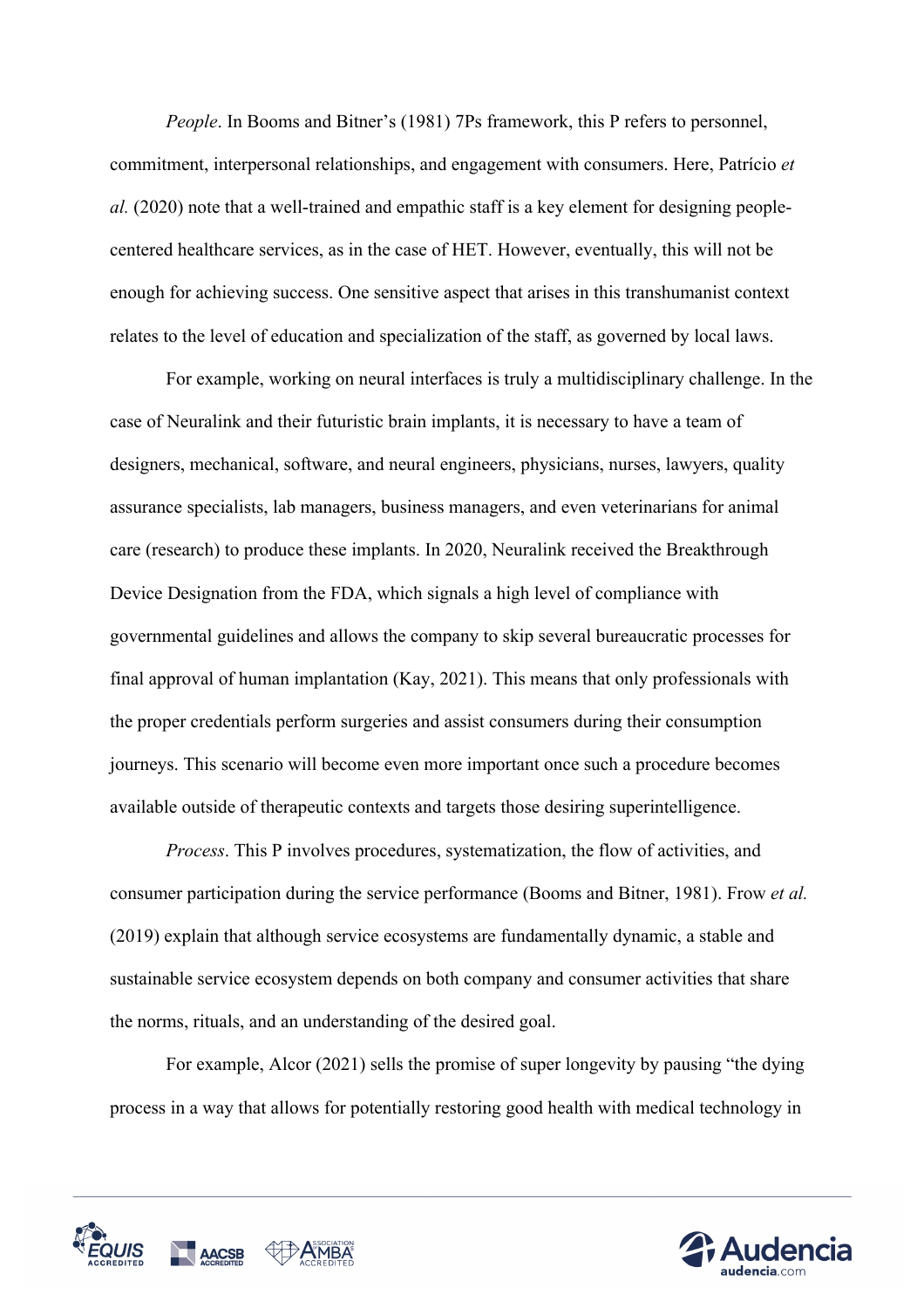the future." Despite all the uncertainty around a future revival, to do this, a series of procedures must be followed. First, a cryonics standby team will have to wait near a dying person up to one week in advance. Second, the cryopreservation process begins as soon as a dying person is declared legally dead. Third, the person is cooled in an iced water bath, and the blood is replaced with an organ preservation solution. Fourth, the cooled body is carefully transported to Alcor's installations. Fifth, cryoprotectants are injected into the bloodstream to avoid damage to the body in subsequent stages. Sixth, the person is cooled down to -196°C, which cryopreserves the person in a solid-state. Finally, in a procedure that may last for decades, the person is kept in a vacuum-insulated metal container at subfreezing temperatures using liquid nitrogen. In this transhumanist context, service processes gain a unique temporal dimension not yet experienced by both companies and consumers, especially in the case of healthcare and older adult care services (Kabadayi *et al.*, 2020).

*Physical evidence*. Booms and Bitner (1981) define this P as a set of material and observable proofs that ensure the offering's quality. On the consumer side, evaluating the experienced service frequently depends on evaluating the service encounter, which, as Bitner, Booms and Tetreault (1990) explain, is the period when the direct interaction between consumers and the company happens. For example, in the search for a "harder, better, faster, and stronger" biological condition, consumers subscribe to periodic procedures for intravenous (IV) therapy. This is the case with Ivee, a startup that offers at-home health services (e.g., the supplement NAD+ for antiaging). On their website, it shows not only logos of business partners but also consumer testimonials. Moreover, for nurses interested in partnering with them, all that may be taken as a materialization of their services' quality is detailed in their rigorous interviewing, documents for background checking, onboarding process, and uniforms used during at-home procedures.



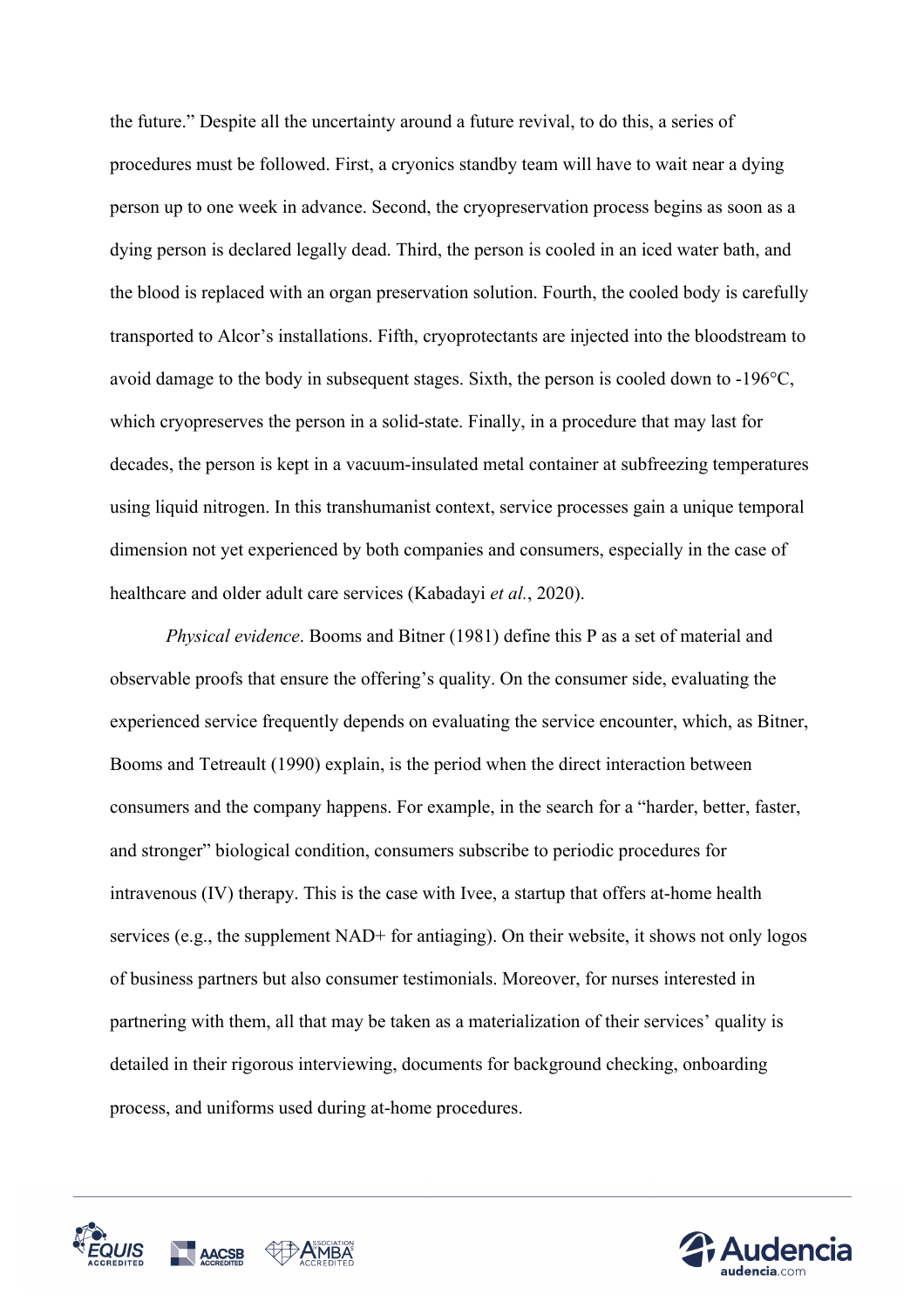#### **Contributions and Future Research Areas**

Insights from the preceding examination of the 7Ps of HET make novel contributions to services marketing research. More specifically, to the growing TSR work on how the interplay between service providers and consumers affects the well-being outcomes of both (e.g., Nasr and Fisk, 2018; Anderson, Nasr and Rayburn, 2017; Anderson *et al.*, 2013). We do it by, first, highlighting the four macro-factors (i.e., political, economic, sociocultural, and technological) influencing the market dynamics of HET services and their subsequent consumption. Given the growing curiosity and continuous funding of such technologies, this area is expected to see greater public and private interest in the coming years, which suggests the need for more research like that proposed in the current study. Second, by relying on the seminal 7Ps framework, we provide a comprehensive but not definitive perspective on several consumer behaviors and marketing consequences of HET and their relations to achieving superintelligence, super longevity, and super well-being. Table 2 presents some key research questions for future research.

| Macro-<br>factors | $7P_S$    | <b>Research Questions</b>                                                                                                    |
|-------------------|-----------|------------------------------------------------------------------------------------------------------------------------------|
| Political         | Product   | What would be a proper way to regulate the HET marketplace while allowing<br>entrepreneurs to pursue their innovative ideas? |
| Economic          |           | To what extent and why do consumers accept becoming "superhumans"<br>despite others' financial incapacity to do the same?    |
| Economic          | Price     | How should marketing managers establish a fair price for superintelligence,<br>super longevity, and super well-being?        |
| Cultural          |           | How does the perception of becoming "god-like" influence price sensitivity?                                                  |
| Political         | Place     | Can HET companies be allowed to commercialize their solutions on the<br>internet and provide at-home services?               |
| Technological     |           | How will HET influence omnichannel strategies and the design of physical<br>environments?                                    |
| Cultural          | Promotion | What will be the long-term perception of a "harder, better, faster, and stronger"<br>life?                                   |



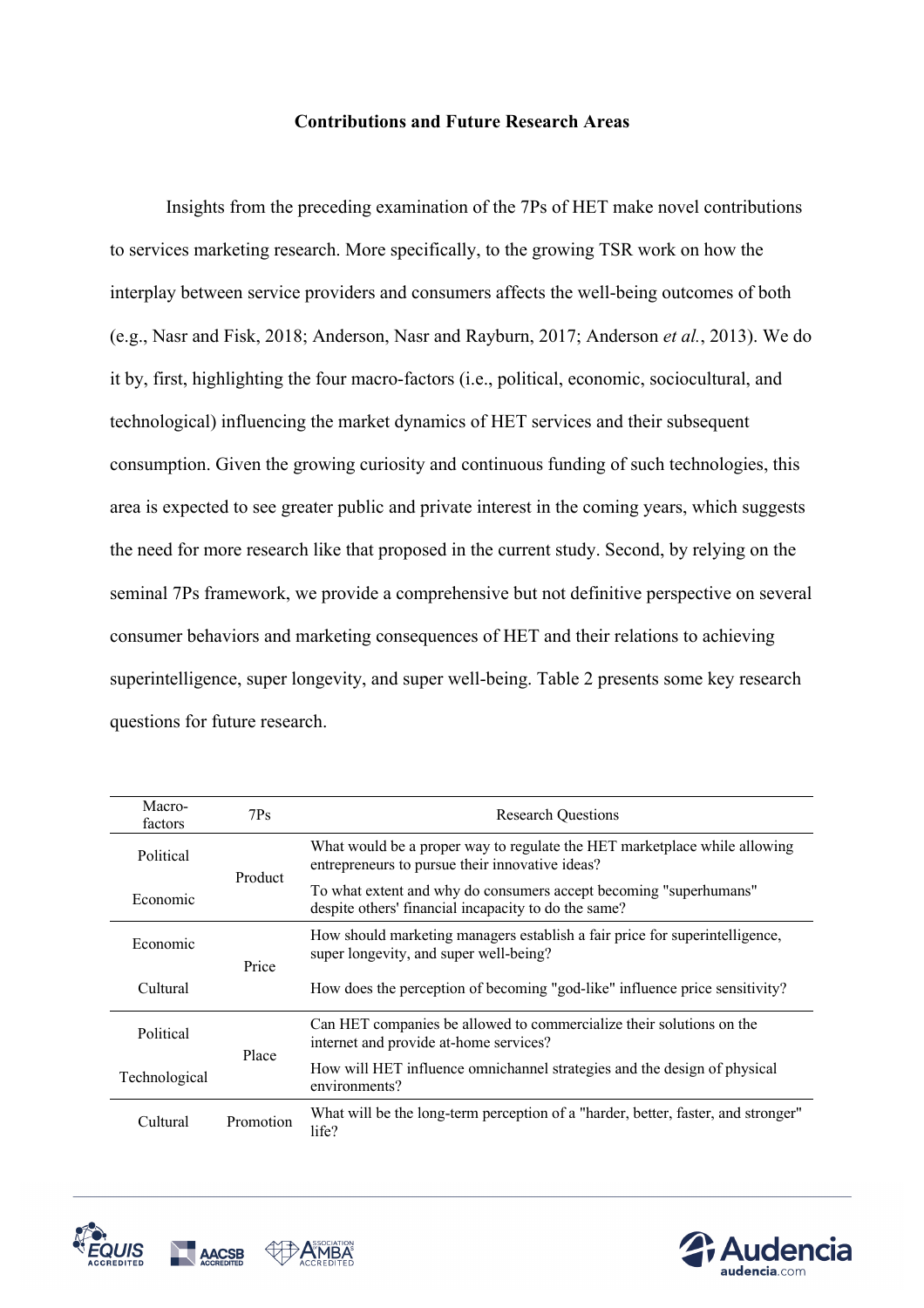| Technological |                      | Should HET service providers be allowed to advertise solutions that are<br>speculative?                                                            |  |
|---------------|----------------------|----------------------------------------------------------------------------------------------------------------------------------------------------|--|
| Technological |                      | Can new technologies tools, such as robots and AI, replace in-person<br>interactions for HET services?                                             |  |
| Cultural      | People               | Should consumers be assisted by a staff that consumes the same technology in<br>order to achieve greater rapport?                                  |  |
| Cultural      |                      | Given the speculative nature of many HET, will consumers take more time in<br>their consumption journeys to make decisions?                        |  |
| Political     | Process              | Should HET companies be allowed to manipulate and transport biological<br>material without proper regulation?                                      |  |
| Cultural      | Physical<br>Evidence | What are the material elements that better communicate quality for companies<br>offering superintelligence, super longevity, and super well-being? |  |
| Economic      |                      | What should the role of government be in ameliorating economic differences<br>in who can afford access to such technologies?                       |  |

#### **Table 2.** Suggestive research questions

We agree with Anderson *et al.* (2013) that measures such as profits and consumer satisfaction are not captured by issues central to TSR and are important to our research. Future research on HET and services marketing must focus on both the eudaimonic and hedonic (e.g., happiness and joy) measures of well-being and juxtapose them with the promises and perils of achieving superintelligence, super longevity, and super well-being. A contribution of this paper is the specification of these two types of well-being as well as the key issues of bioethics. Although exceptional examples may be identified (e.g., Fischer, Otnes and Tuncay, 2007), ethical considerations at the intersection of services marketing and biological and medical research are still missing (see Belk, 2020; Ostrom, Mathras and Anderson, 2014; Anderson and Ostrom, 2015).

Beauchamp and Childress' (2019) classic work, in which they propose the four principles of bioethics. The first principle in this framework, beneficence, is the obligation of healthcare professionals—the key service providers in this case—to act for the benefit of a person and support the moral rules to protect the rights of others, prevent injury, help those



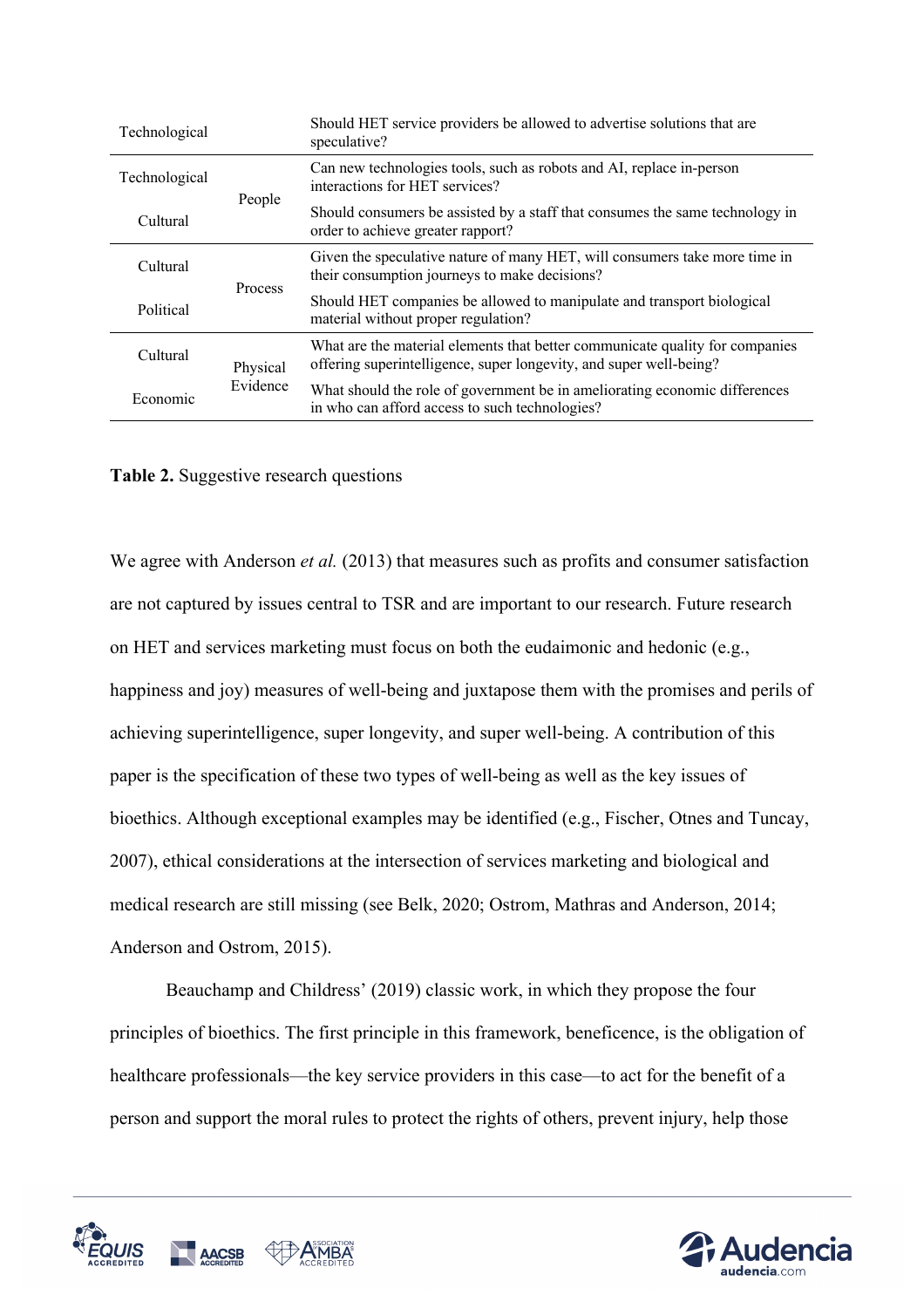with disabilities, and rescue persons in situations of vulnerability (Beauchamp and Childress, 2019). Here, consider Peter Scott-Morgan's (2021) fight against motor neuro disease, a condition that affects the brain and nerves and for which there is no cure.

One of Peter's ideas is to overcome this condition by being embodied in a machine and thereby achieving super longevity. He has many service providers researching and developing different parts of the solution (e.g., AI-enable avatar, audio voice-cloning, data servers), which are essentially based on speculative mind uploading (Farman, 2020). On the one hand, Peter has a serious and life-threatening condition that, from a moral perspective (Hables-Gray et al., 2020), could justify such an extreme attempt to become "more-thanhuman" by leaving the human flesh behind and existing as data. For his new type of embodiment, this software-based existence will not be influenced by the survival of a biological body or brain. This scenario, although still hypothetical, poses some questions: Where should we draw the line that separates treating from cheating? How far is too far when it comes to researching, developing, and commercializing HET solutions, such as services for mind uploading (e.g., Nectome)? How can service providers better incorporate different cultural values about life/death (and well-being) into their services to increase healthful behaviors (Anderson, Nasr and Rayburn, 2017)?

The second principle of bioethics is nonmaleficence. Beauchamp and Childress (2019) explain that this principle comprises the obligation of a healthcare professional not to harm the patient or, here, the consumer. This straightforward principle has moral supporting rules: do not kill, do not instigate suffering, do not disable, do not offend, and do not deny others the benefits of life.

In the case of 3D bioprinting to achieve a "harder, better, faster, and stronger" biological condition, we, as a society, face concerning challenges. This is especially critical



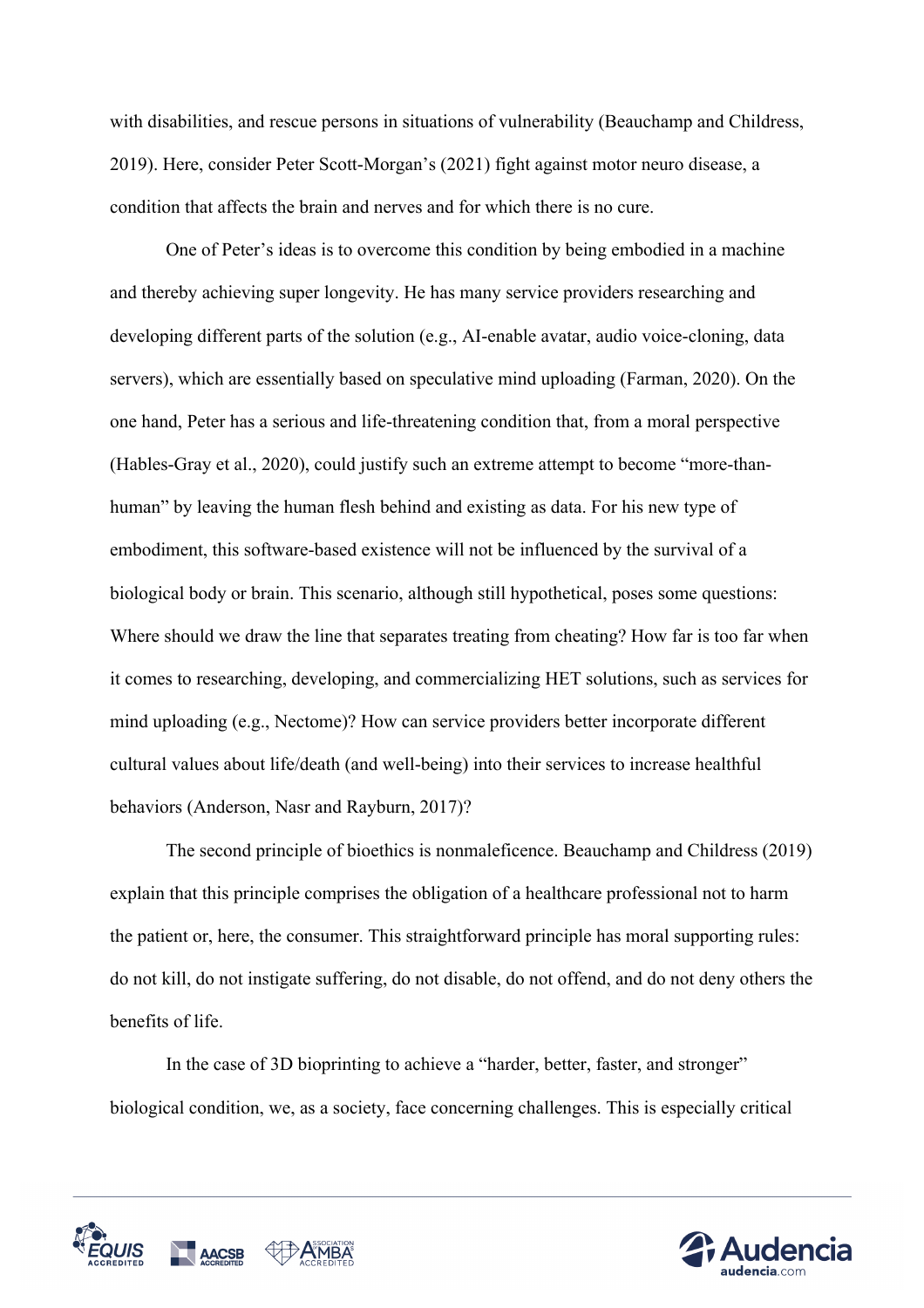for human tissue and organ replacement. Considering the current shortage of organs that are suitable for transplantation, some companies (e.g., Techshot and NScrypt) have been researching 3D bioprinting these body parts in outer space to solve the supply issue (Sims, 2021). Such a unique approach is necessary since 3D bioprinting on Earth suffers interference from gravity and leads to a slow process and lower quality of the tissue. This proposal suggests a health-related goal that, if achieved, would make printed organs easily acquired commodities. On the one hand, 3D bioprinting of these body parts and replacing damaged organs may be the best course of action for patients with organ failure. On the other hand, this opens the possibility that marketplaces may emerge for services offering replacement of an organic soft skin for inorganic harder skin. For example, replacing healthy organic slow legs for inorganic faster legs, and, ultimately, replacing organic weak bodies with inorganic stronger bodies. For this possibility, Habermas (2003) argues that the manufacturing of human life in any form leads to the commodification of humans and the emptying of meaningful existence, and the loss of one's uniqueness. This, in turn, would lead not to the desired super well-being but instead to undesired super misery. Here, we ask: How can we prevent doing good utilizing HET solutions from becoming bad? What is the role of marketing managers, consumers, and regulatory agencies in establishing preventive boundaries?

Beauchamp and Childress' (2019) third principle of bioethics is autonomy. This principle insists that every person has the right to self-governance. As Walker (2020) explains, autonomy is arguably the most important bioethical principle and, as such, has received accolades, as well as strident criticism and strong defense. Previously, physicians invoked an individualistic and paternalistic model, which commanded that their assumptions about the patient's treatment desires and needs were the main consideration. Now, bioethicists



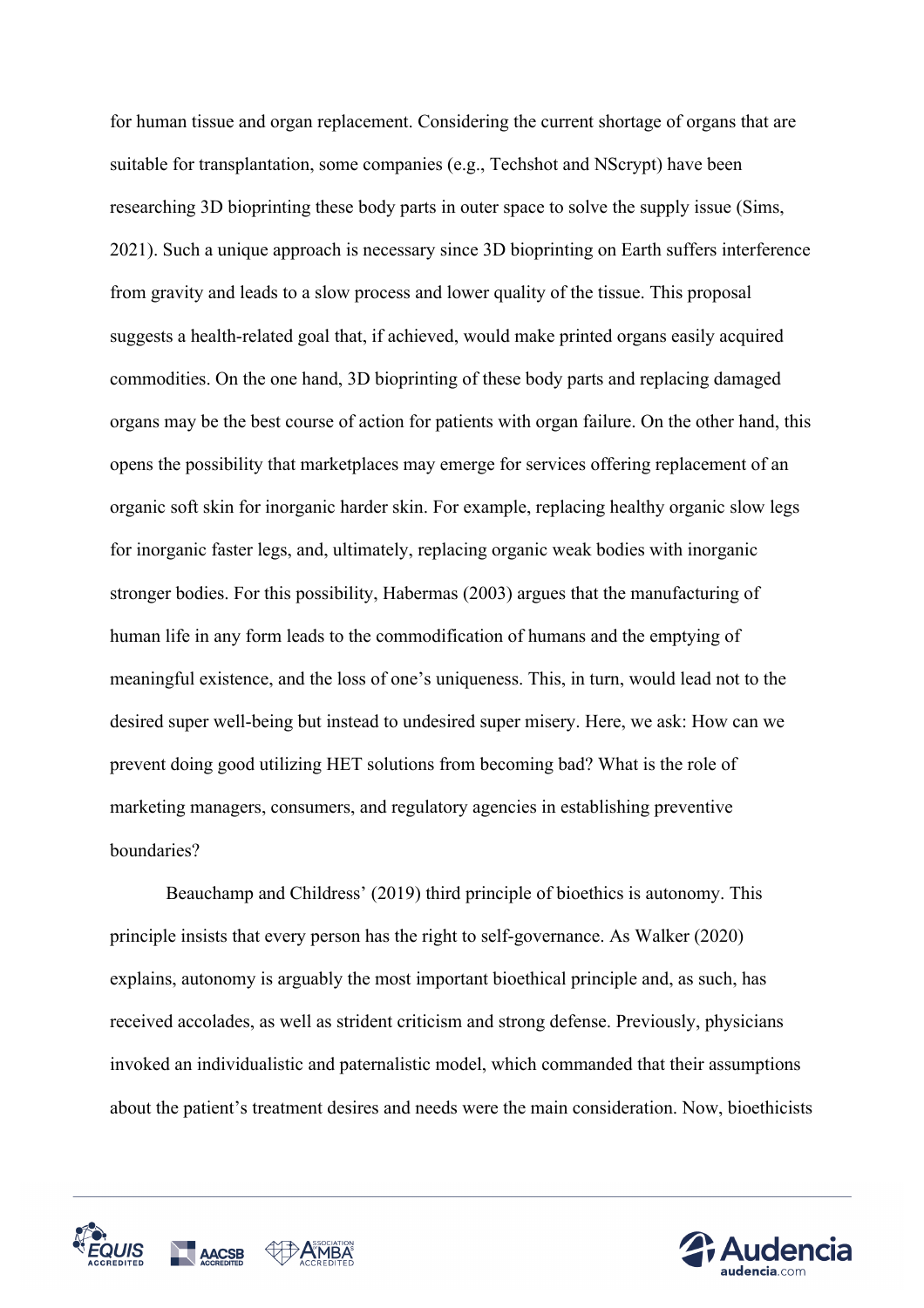seem to move toward a more relational and inclusive model in which the patient's autonomy, social surroundings, and consent play a greater role in the decision-making process (Walker, 2020).

Such a principle resonates with the transhumanist belief of extreme agency and one's rights over their body to do whatever it takes to achieve superintelligence, super longevity, and super well-being (More, 1998). In some cases, consumer autonomy assumes a debatable contour due to the absence of providers' responsibility for unintended consequences. It is common to find warnings like "have in mind that our solutions do not have FDA approval, although we have been working on it, and should be used at your own risk" on websites and other marketing communications material. In the context of HET solutions, autonomy, thus, can be materialized in the form of a consumer's bold but controversial healthcare selfexperiments or biohackings (Lima, Pessôa and Belk, forthcoming). Serge Faguet (2017), a Silicon Valley tech multi-millionaire, for example, hired the services of a team of physicians to help him achieve super well-being mainly through a combination of drugs (e.g., Modafinil, SSRI microdoses, MDMA). In his case, autonomy is shared between a 24/7 on-call therapeutic advice service and his insights from personal biohackings (e.g., intermittent fasting). However, for such a commercial relationship, we should reflect on the outdated but still followed popular saying, "The client is always right." If this is true in the case of HET, then there is little autonomy on the professional side, which would put the consumer in a dangerous situation and infringe on another principle of bioethics, that of nonmaleficence. Future research may thus consider a more relational autonomy than an individualistic one and ask: How can HET service providers establish and communicate clear processes safeguarding autonomy? How will HET service providers contribute to disparities in well-being experienced by poor consumers and ethnic minorities (Fisk *et al.*, 2018)?



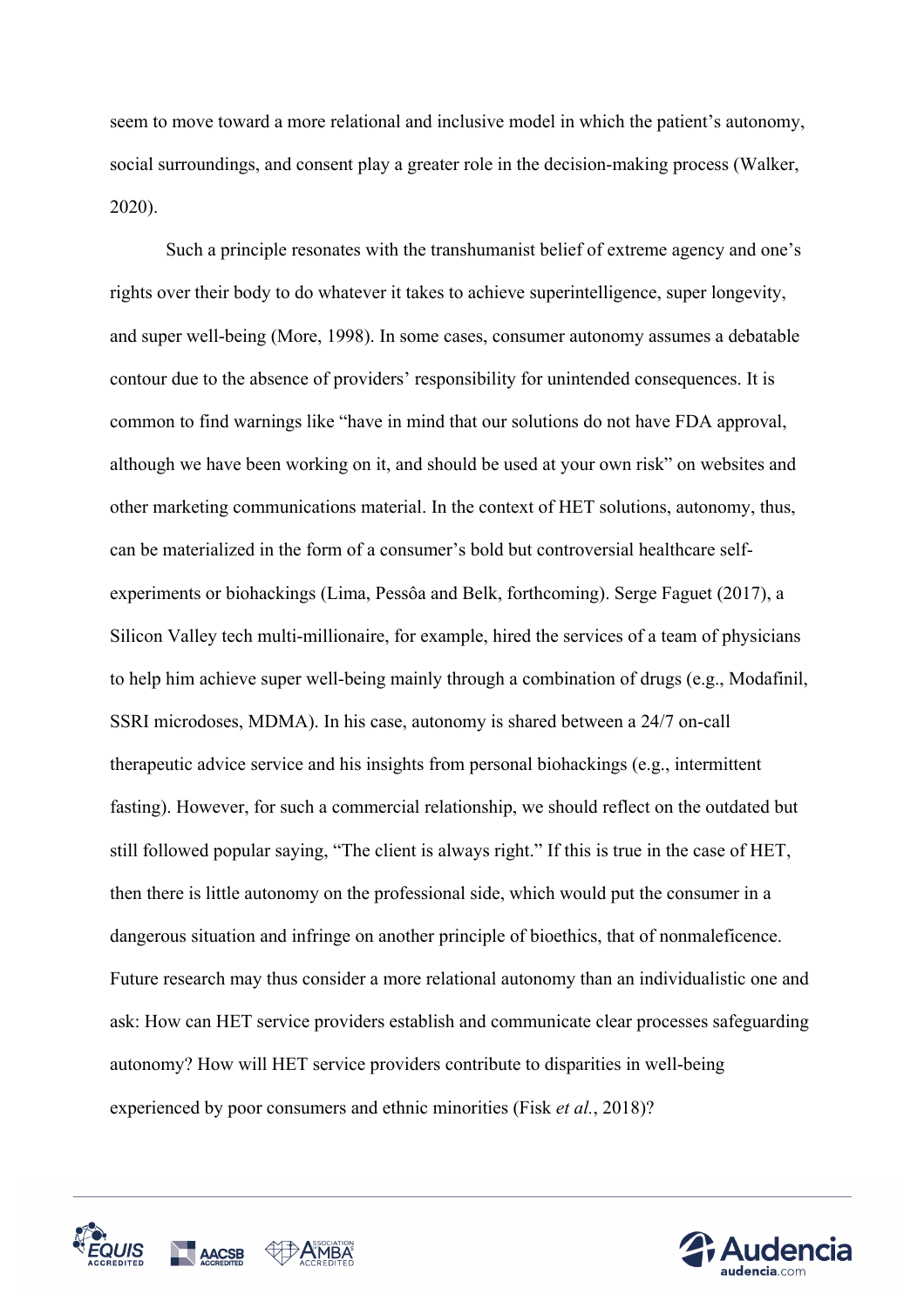The fourth principle of bioethics is justice. Beauchamp and Childress (2019) define it as the fair, equitable, and adequate distribution of health resources in the form of benefits and norms. Such a complex task must be executed by healthcare professionals, especially those associated with public services and public policymaking. Specifically, when it comes to HET, fairness in distributing and accessing technological solutions is influenced by society's views about morality (Hughes, 2004). Here, the question is whether consuming HET affect others, as in the case of avoiding COVID-19 vaccination—something that greatly affects others.

In certain contexts, society's techno-optimism achieves undesired extremes that may enable possible catastrophic consequences and existential risks posed to humanity by advanced technologies. For better or worse, for example, militarized transhumanism and B2B service providers that create "super soldiers" for warfare are already a concerning reality (Mercer and Trothen, 2021). To tackle the moral issue of dangerous selective human enhancement, democracies should provide the enhancement of moral dispositions for all citizens. This, in turn, would presumably extend moral concerns about others' well-being beyond the immediate social circle and include those existing in the future (Mercer and Trothen, 2021). Such moral enhancement can be ideally achieved by becoming more altruistic, peaceful, kind, friendly, and so forth by means of consuming drugs (e.g., psilocybin) and undergoing genetic engineering procedures (e.g., introducing the MAOA gene) (Earp and Savulescu, 2020). A complex scenario like the ones considered here poses many challenges and questions: Who should pay for HET—citizens' taxes or private funding? Who can fairly define the meanings of "less," "more," "better," "worse," "enhanced," "unenhanced," and other transhumanist polemic labels? Who should be targeted and contemplated as consumers of enhancement drugs?



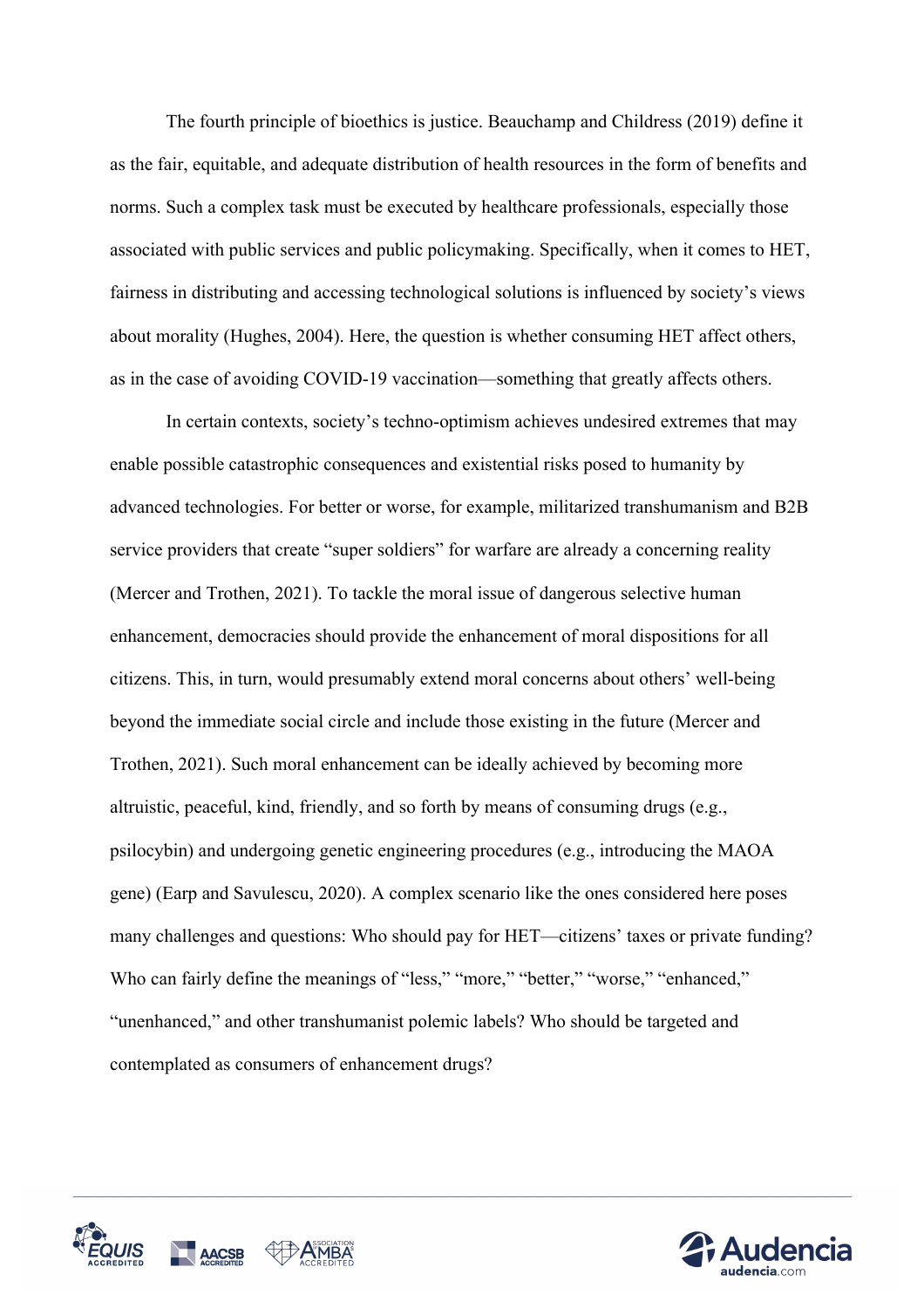#### **Conclusion**

"Harder, better, faster, stronger" is the dream of some consumers suffering from debilitating diseases. This is also the dream for those only desiring to achieve a transhuman enhanced biological condition. Despite the objective, technologically enhanced humans are already among us. The opportunities and issues for service companies offering solutions to achieve superintelligence, super longevity, and super well-being will increase insofar as different grammars connecting past-present-future temporalities and live-die-revive continuums are socially created. We, researchers, have just started questioning the social, bioethical, legal, and behavioral implications of HET and other transhumanist facets.

More research is needed to help gauge public awareness of and attitudes toward HET and services aiming at transforming humans into "superhumans." Anderson and Ostrom (2015) stress that interdisciplinary research is conducive to pushing the boundaries of current knowledge on services and their impact on well-being. This is certainly true, especially when it comes to transhumanism and emerging technologies. We believe that service is a key area in which the bioethical debate and scrutiny will play out. As illustrated in this work, we suggest further interdisciplinary research relying on medicine, philosophy, cultural studies, and so forth. We hope this conceptual paper sparks future interest in the potential of HET to do tremendous good or to potentially truly bad.

#### **References**

Alcor (2021) *Alcor.* Available at: https://www.alcor.org (Accessed: December 09). Anderson, L. and Ostrom, A.L. (2015) 'Transformative Service Research'. *Journal of Service Research,* 18 (3), pp. 243-249.



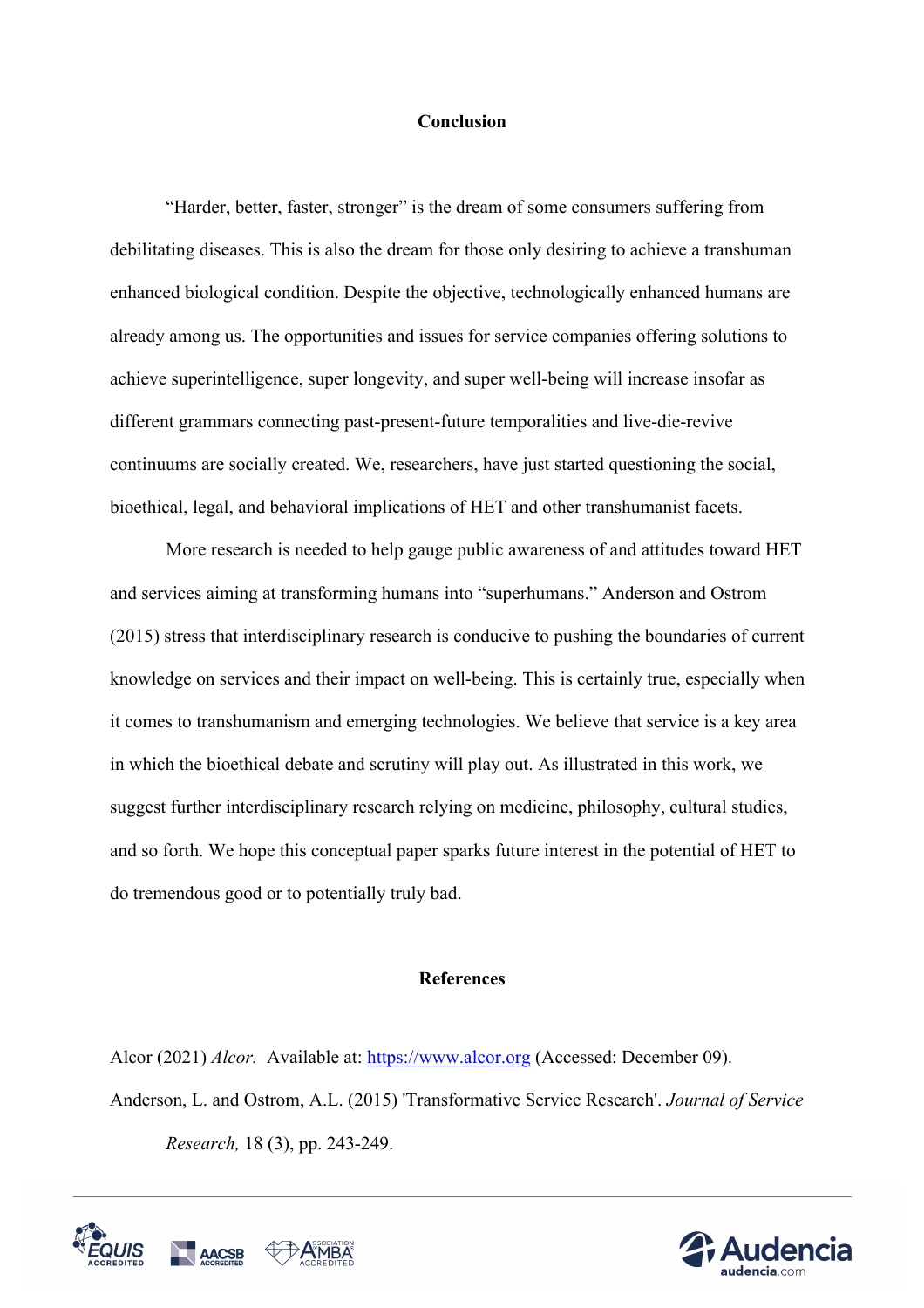- Anderson, L. *et al.* (2013) 'Transformative service research: An agenda for the future'. *Journal of Business Research,* 66 (8), pp. 1203-1210.
- Anderson, S., Nasr, L. and Rayburn, S.W. (2017) 'Transformative service research and service design: synergistic effects in healthcare'. *The Service Industries Journal,* 38 (1-2), pp. 99-113.
- Beauchamp, T. and Childress, J. (2019) *Principles of Biomedical Ethics.* 8 edn. Oxford: Oxford University Press.
- Belk, R.W. (2020) 'Ethical issues in service robotics and artificial intelligence'. *The Service Industries Journal,* 41 (13-14), pp. 860-876.
- Belk, R.W. (2021) 'Transhumanism in speculative fiction'. *Journal of Marketing Management,* https://doi.org/10.1080/0267257X.2021.1900894 1-20.
- Belk, R.W. (forthcoming) 'Artificial Emotions and Love and Sex Doll Service Workers'. *Journal of Service Research*.
- Belk, R.W., Humayun, M. and Gopaldas, A. (2020) 'Artificial Life'. *Journal of Macromarketing,* 40 (2), pp. 221-236.
- Belk, R.W., Weijo, H. and Kozinets, R.V. (2021) 'Enchantment and perpetual desire: Theorizing disenchanted enchantment and technology adoption'. *Marketing Theory,* 21 (1), pp. 25-52.
- Bitner, M.J. (1992) 'Servicescapes: The Impact of Physical Surroundings on Customers and Employees'. *Journal of Marketing,* 56 (2), pp. 57-57.
- Bitner, M.J., Booms, B.H. and Tetreault, M.S. (1990) 'The Service Encounter: Diagnosing Favorable and Unfavorable Incidents'. *Journal of Marketing,* 54 (1), pp. 71-84.



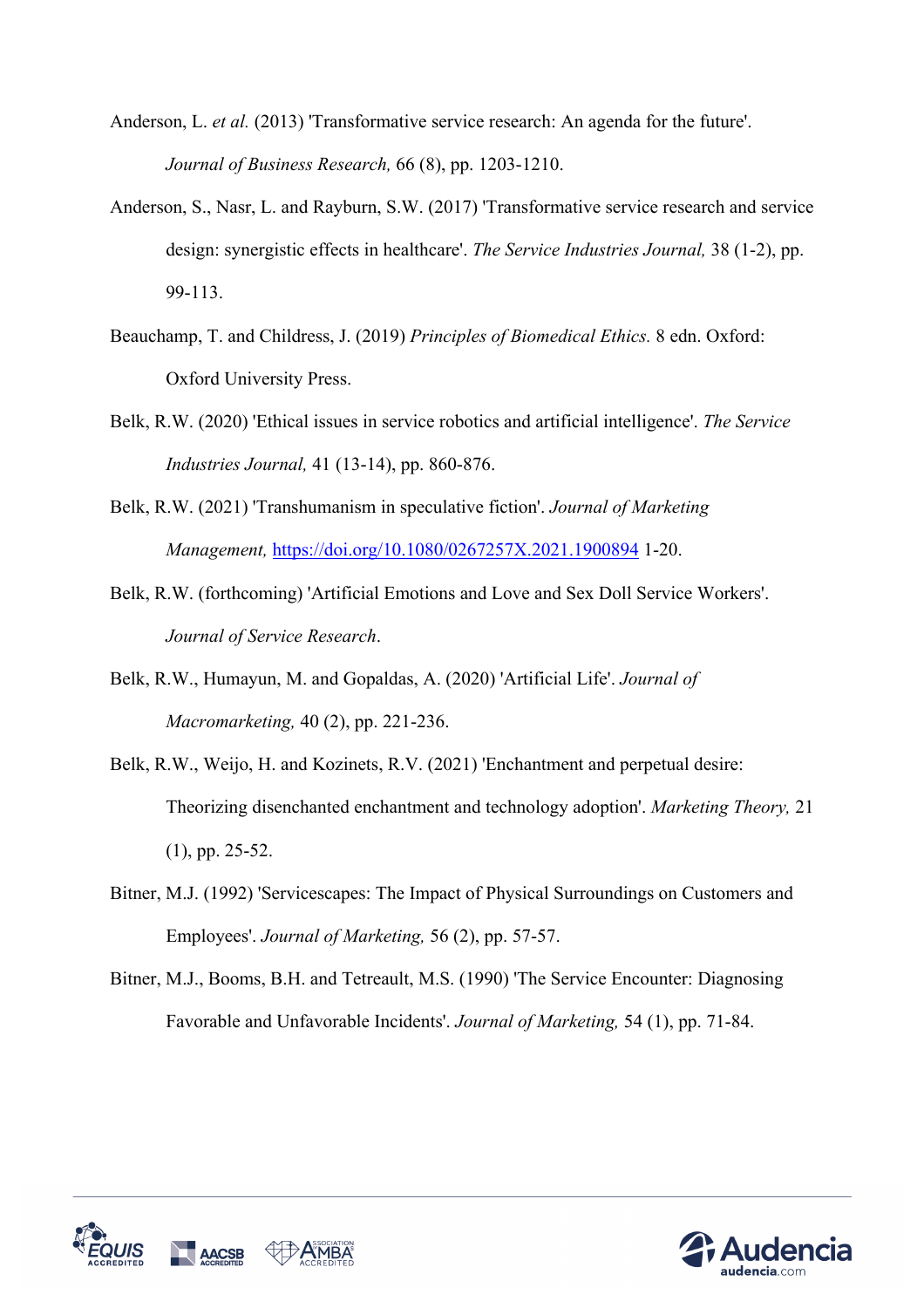- Booms, B.H. and Bitner, M.J. (1981) 'Marketing strategies and organization structures for service firms*'*. In*:* Donnelly, J.H. and George, W.R. (eds.) *Marketing of Services.*  Chicago: American Marketing Association, pp.
- Čaić, M., Mahr, D. and Oderkerken-Schröder, G. (2019) 'Value of social robots in services: social cognition perspective'. *Journal of Services Marketing,* 33 (4), pp. 463-478.
- Callon, M. and Latour, B. (1981) 'Unscrewing the Big Leviathan: how actors macrostructure reality and how sociologists help them to do so*'*. In*:* Knorr, K. and Cicourel, A.V. (eds.) *Advances in social theory and methodology: toward an integration of microand macro-sociologies.* Boston: Routledge and Kegan Paul, pp. 277-303.
- Clarke, A.C. (1984) *Profiles of the Future: An Inquiry into the Limits of the Possible.*  Toronto: Popular Library.
- De Keyser, A. *et al.* (2019) 'Frontline Service Technology infusion: conceptual archetypes and future research directions'. *Journal of Service Management,* 30 (1), pp. 156-183.
- Earp, B. and Savulescu, J. (2020) *Love is the Drug The Chemical Future of Our Relationships.* Manchester: Manchester University Press.
- Faguet, S. (2017) *I'm 32 and spent \$200k on biohacking. Became calmer, thinner, extroverted, healthier & happier.* Available at: https://medium.com/hackernoon/im-32-and-spent-200k-on-biohacking-became-calmer-thinner-extroverted-healthierhappier-2a2e846ae113 (Accessed: December 09).
- Farman, A. (2020) *On Not Dying: Secular Immortality in the Age of Technoscience.*  Minneapolis: University of Minnesota Press.
- Fischer, E., Otnes, C.C. and Tuncay, L. (2007) 'Pursuing Parenthood: Integrating Cultural and Cognitive Perspectives on Persistent Goal Striving'. *Journal of Consumer Research,* 34 (4), pp. 425-440.



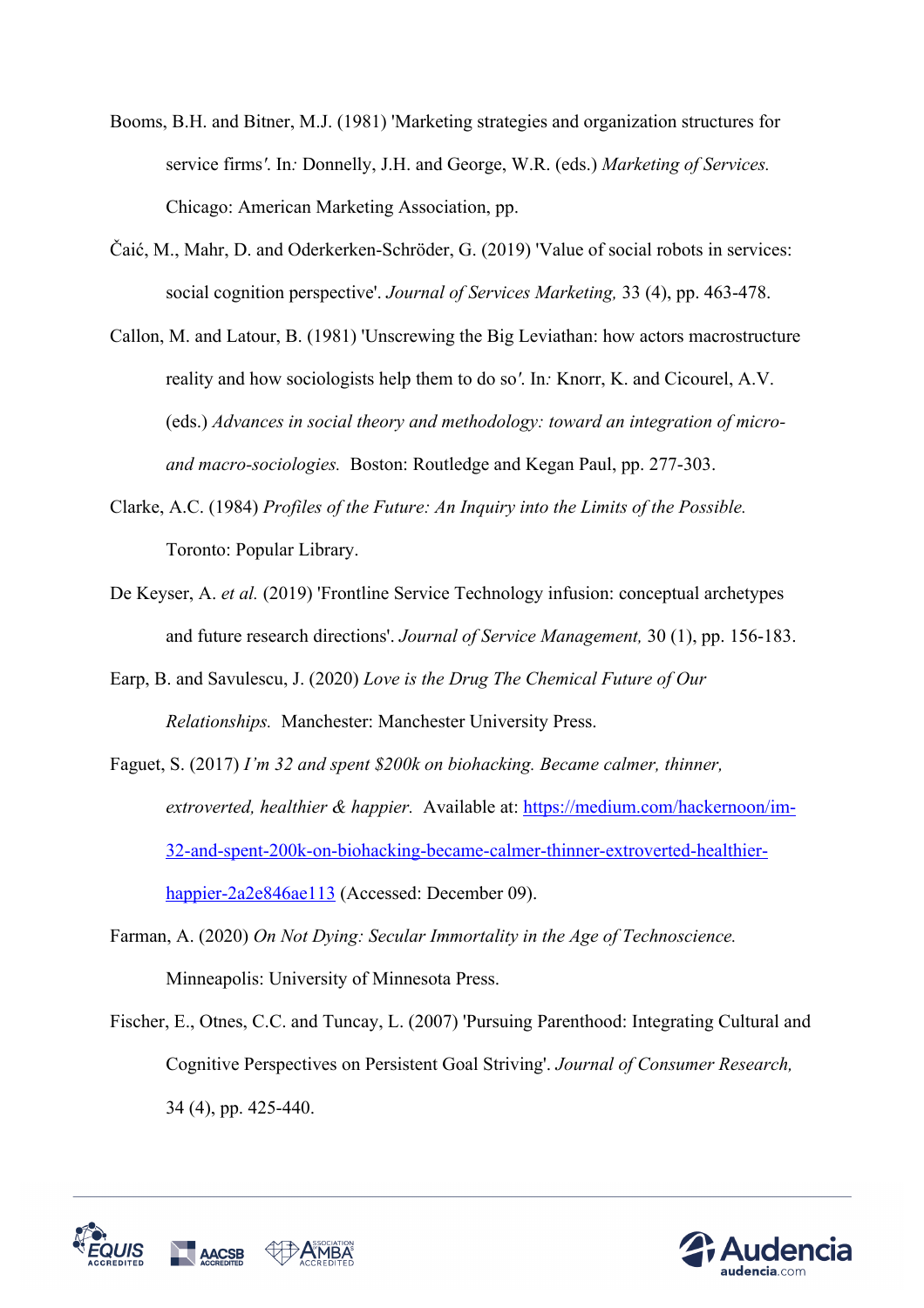- Fisk, R.P. *et al.* (2018) 'Design for service inclusion: creating inclusive service systems by 2050'. *Journal of Service Management,* 29 (5), pp. 834-858.
- Frow, P. *et al.* (2019) 'Service ecosystem well-being: conceptualization and implications for theory and practice'. *European Journal of Marketing,* 53 (12), pp. 2657-2691.
- Fuller, S. (2020) *Nietzschean Meditations, Untimely Thoughts at the Dawn of the Transhuman Era.* Basel: Schwabe Verlag.
- Gartner (2021) *3 Themes Surface in the 2021 Hype Cycle for Emerging Technologies.*  Available at: https://www.gartner.com/smarterwithgartner/3-themes-surface-in-the-2021-hype-cycle-for-emerging-technologies/ (Accessed: December 09).
- Giesler, M. (2012) 'How doppelgänger brand images influence the market creation process: Longitudinal insights from the rise of botox cosmetic'. *Journal of Marketing,* 76 (6), pp. 55-68.
- Greenfield, B. (2020) *Boundless: Upgrade Your Brain, Optimize Your Body & Defy Aging.*  Nevada: Victory Belt Publishing Inc.
- Grewal, D. *et al.* (2020) 'Frontline Cyborgs at Your Service: How Human Enhancement Technologies Affect Customer Experiences in Retail, Sales, and Service Settings'. *Journal of Interactive Marketing,* 51 (August), pp. 9-25.
- Guzman, Z. (2016) *This Company Will Freeze Your Dead Body for \$200,000.* Available at: https://www.nbcnews.com/tech/innovation/company-will-freeze-your-dead-body-200- 000-n562551 (Accessed: December 09).
- Habermas, J. (2003) *The Future of Human Nature.* Cambridge, UK: Polity Press.
- Hables-Gray, C., Figueroa-Sarriera, H.J. and Mentor, S. (2020) *Modified: Living as a Cyborg.*  New York: Routledge.



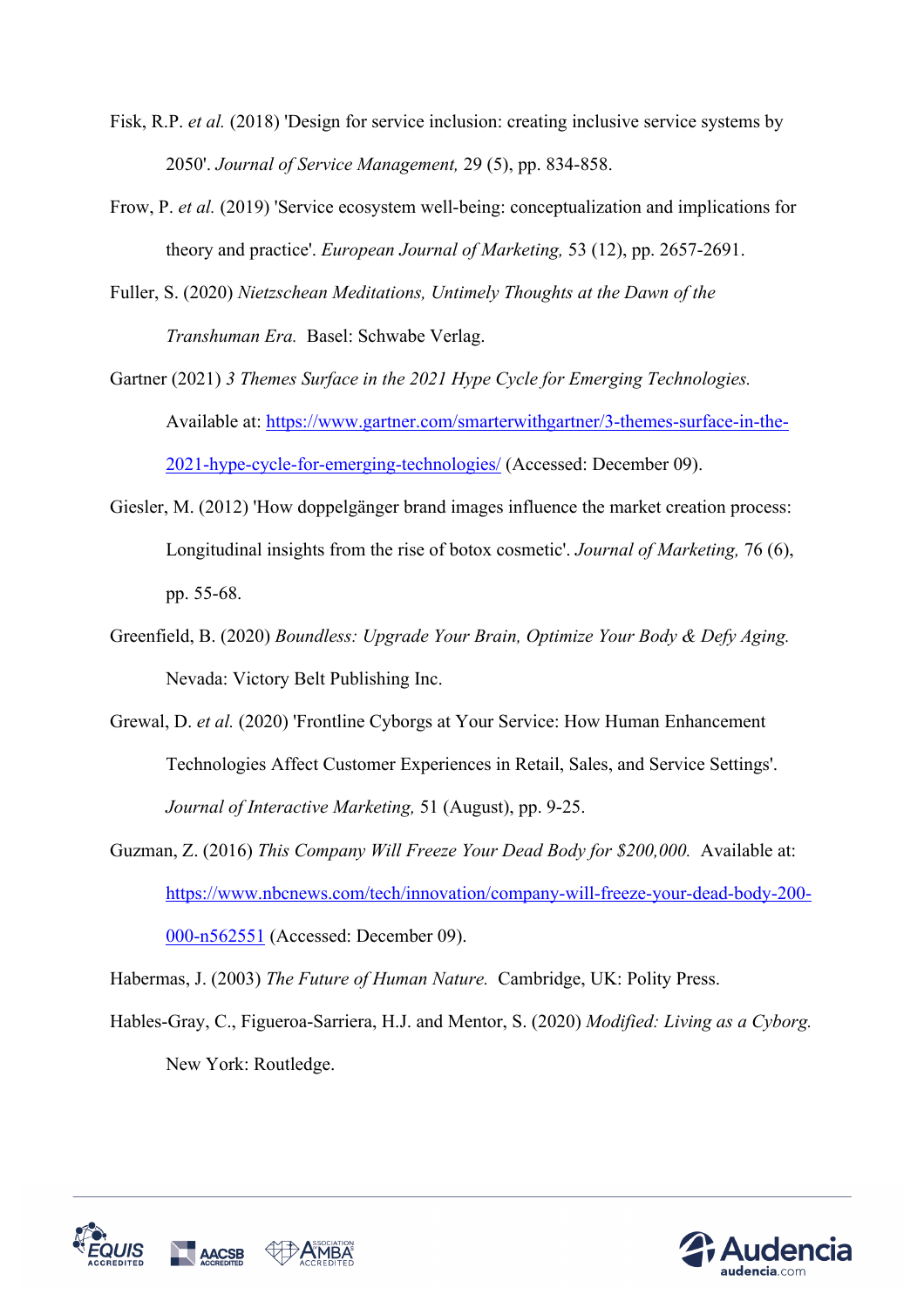- Hamilton, E. (2017) '*Mythology: timeless tales of gods and heroes'*. New York, NY: Black Dog & Leventhal Publishers.
- Hogle, L.F. (2005) 'Enhancement Technologies and the Body'. *Annual Review of Anthropology,* 34 (1), pp. 695-716.
- Holbrook, M.B. (2006) 'Consumption experience, customer value, and subjective personal introspection: An illustrative photographic essay'. *Journal of Business Research,* 59 (6), pp. 714-725.
- Hollebeek, L. and Belk, R. (2021) 'Consumers' technology-facilitated brand engagement and wellbeing: Positivist TAM/PERMA- vs. Consumer Culture Theory perspectives'. *International Journal of Research in Marketing,* 38 (2), pp. 387-401.
- Hotze, T.D. *et al.* (2011) '"Doctor, would you prescribe a pill to help me ... ?" a national survey of physicians on using medicine for human enhancement'. *The American Journal of Bioethics,* 11 (1), pp. 3-13.
- Kabadayi, S. *et al.* (2020) 'Fostering older adult care experiences to maximize well-being outcomes: A conceptual framework'. *Journal of Service Management,* 31 (5), pp. 953- 977.
- Kay, G. (2021) *Elon Musk says Neuralink could start planting computer chips in humans brains within the year.* Available at: https://www.businessinsider.com/elon-muskpredicts-neuralink-chip-human-brain-trials-possible-2021-2021-2 (Accessed: December 2021).
- Kuester, S., Konya-Baumbach, E. and Schuhmacher, M.C. (2018) 'Get the show on the road: Go-to-market strategies for e-innovations of start-ups'. *Journal of Business Research,* 83 65-81.



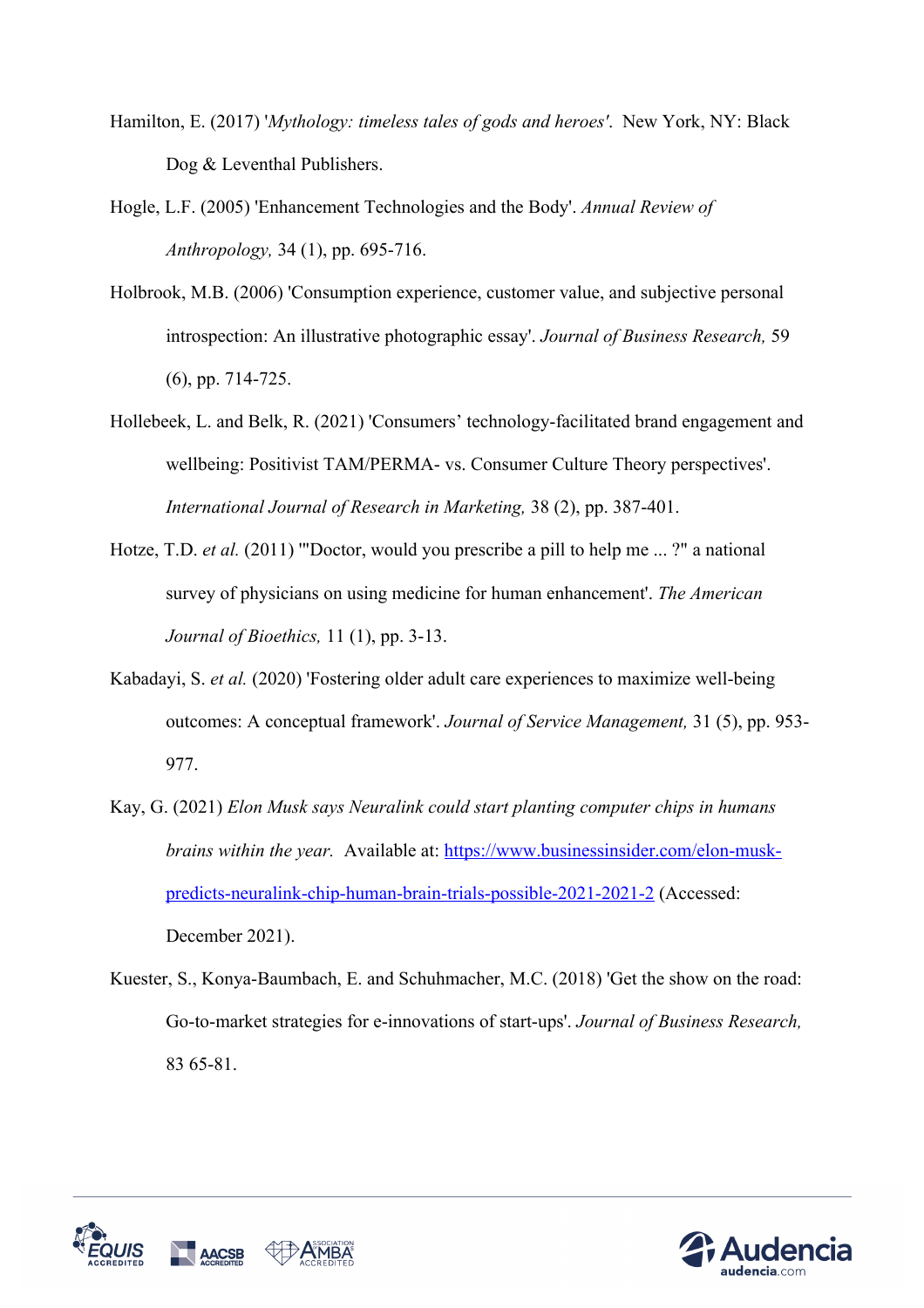- Lima, V.M., Pessôa, L.A.G.d.P. and Belk, R.W. (forthcoming) 'The Promethean biohacker: On consumer biohacking as a labour of love'. *Journal of Marketing Management*.
- Ma, L. *et al.* (2015) 'A Five-Star Doctor? Online Rating of Physicians by Patients in an Internet Driven World'. *Pain Physician,* 18 (January/February), pp. E15-E17.
- Marcus, A.D. (2018) '*Is It Ethical to Choose Your Baby's Eye Color?'*. *The Wall Street Journal.*
- Mercer, C. and Trothen, T.J. (2021) *Religion and the Technological Future.* Cham: Springer International Publishing.
- Mick, D.G. and Fournier, S. (1998) 'Paradoxes of Technology : Consumer'. *Journal of Consumer Research,* 25 (September), pp. 123-143.
- More, M. (1998) '*Extropian Principles: A Transhumanist Declaration'*.
- Nagel, S. and Jensen, S. (2019) 'SIENNA D3.6: Qualitative research exploring public attitudes to human enhancement technologies'*.*
- Nasr, L. and Fisk, R.P. (2018) 'The global refugee crisis: how can transformative service researchers help?'. *The Service Industries Journal,* 39 (9-10), pp. 684-700.
- Ostrom, A., Mathras, D. and Anderson, L. (2014) 'Transformative service research: an emerging subfield focused on service and well-being*'*. In*:* Rust, R.T. and Huang, M.- H. (eds.) *Handbook of Service Marketing Research.* Cheltenham: Edward Elgar Publishing Limited, pp.
- Patrício, L. *et al.* (2020) 'Leveraging service design for healthcare transformation: toward people-centered, integrated, and technology-enabled healthcare systems'. *Journal of Service Management,* 31 (5), pp. 889-909.



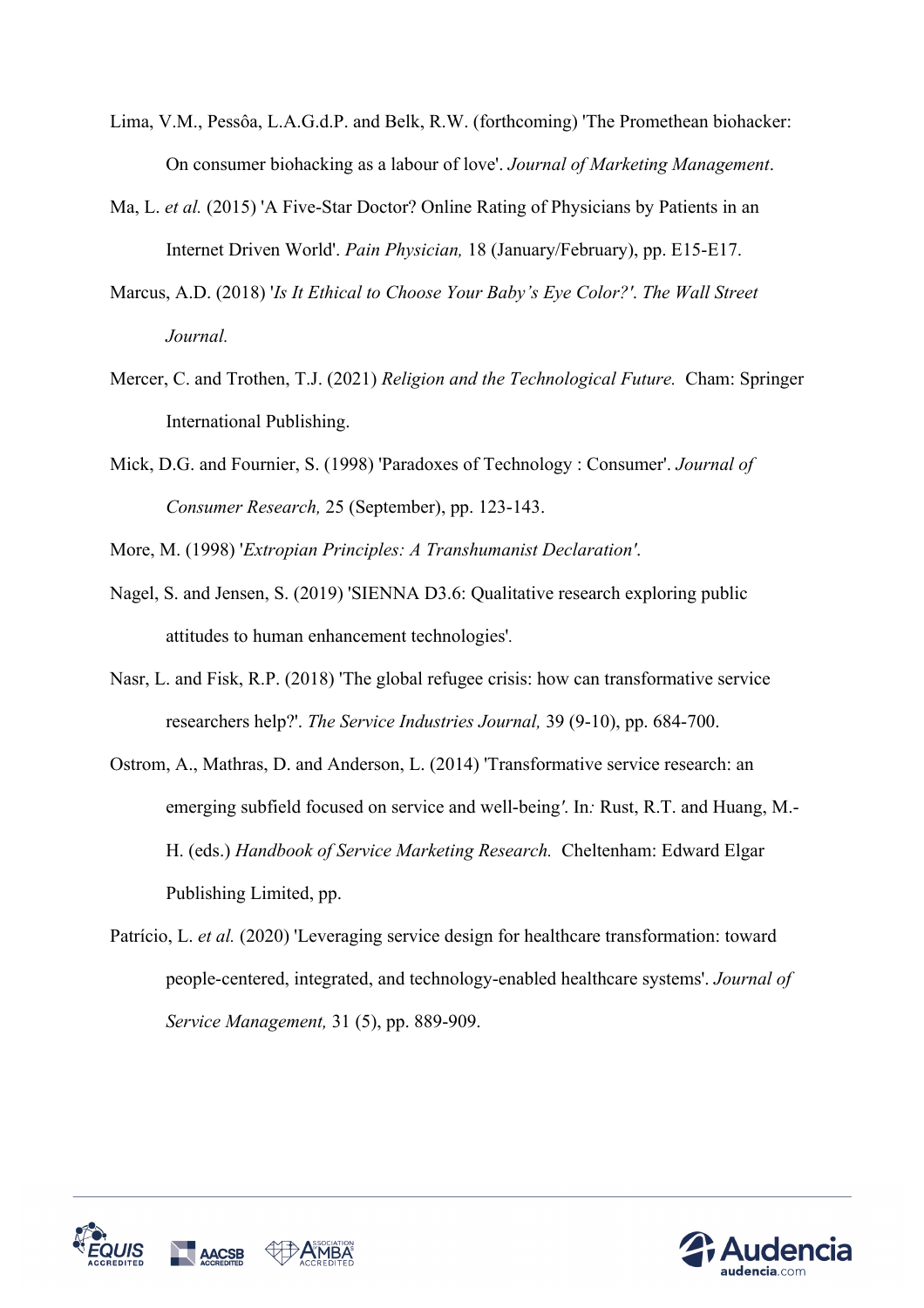- Pearce, D. (2012) 'The Biointelligence Explosion*'*. In*:* Eden, A.H. *et al.* (eds.) *Singularity Hypotheses: A Scientific and Philosophical Assessment. Berlin: Springer-Verlag, pp.* 199-236.
- Pearce, D. (2020) 'Human and Intelligent Machines: Co-Evolution, Fision, or Replacement*'*. In*:* Gouveia, S.S. (ed.) *The Age of Artificial Intelligence: An Exploration.* Delaware: Vernon Press, pp.
- Pelegrín-Borondo, J. *et al.* (2020) 'Does Ethical Judgment Determine the Decision to Become a Cyborg?'. *Journal of Business Ethics,* 161 (1), pp. 5-17.
- Peters, T. (2018) 'Imago Dei, DNA, and the transhuman way'. *Theology and Science,* 16 (3), pp. 353-362.
- Regalado, A. (2021) *Meet Altos Labs, Silicon Valley's latest wild bet on living forever.*  Available at: https://www.technologyreview.com/2021/09/04/1034364/altos-labssilicon-valleys-jeff-bezos-milner-bet-living-forever/ (Accessed: December 10).
- Rosenbaum, M.S. and Russell-Bennett, R. (2021) 'Viewpoint: When service technologies and human experiences intersect'. *Journal of Services Marketing,* 35 (3), pp. 261-264.

Samsung (2021) *Human Augmentation.* Available at:

https://www.sait.samsung.co.kr/saithome/research/researchArea.do?idx=1 (Accessed: December 09).

Schmitt, B. (2019) 'From Atoms to Bits and Back: A Research Curation on Digital Technology and Agenda for Future Research'. *Journal of Consumer Research,* 46 (4), pp. 825-833.

Scott-Morgan, P. (2021) *Peter 2.0 - The Human Cyborg.* London: Penguin Books.